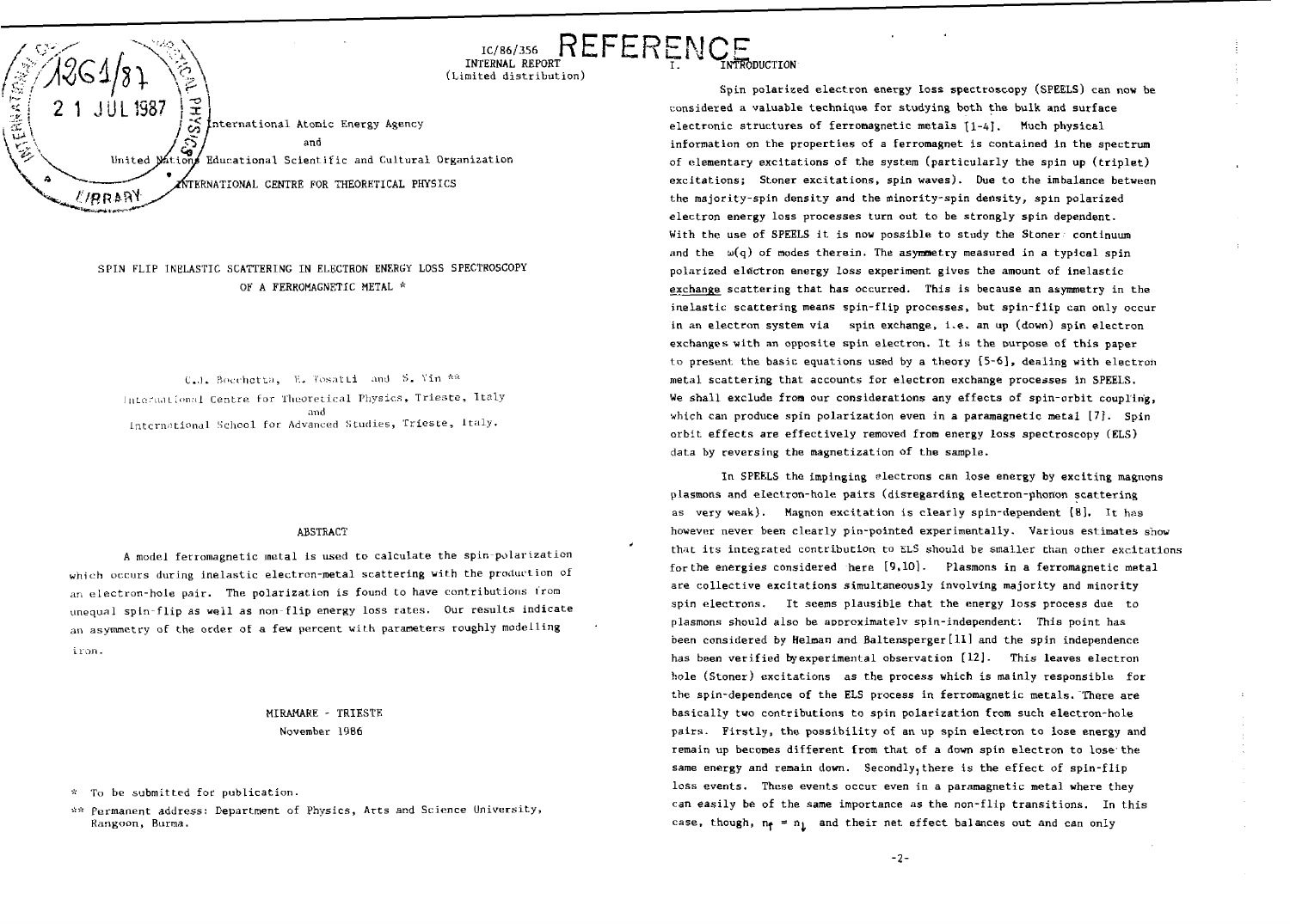become detectable if both incoming and outgoing spin polarizations can be measured simultaneously. In the ferromagnetic case this balance is destroyed and spin-flip inelastic events will contribute to ELS polarization. In what follows we shall be concerned with the calculation of the two inelastic non-flip probabilities,  $R_{n}^{\uparrow}(E_{0,\omega})$  and  $R_{n}^{\downarrow}(E_{0}, \omega)$ , as well as the corresponding spin-flip probabilities  $R_f^f(\mathbf{E}_0, \omega)$  and  $R_f^{\frac{1}{2}}(\mathbf{E}_0,\omega)$ , (in this latter notation,  $1$  or  $1$ , stands for the incoming electron spin orientation. and f stands for flip, so that for example  $R^{\phi}_{\sigma}(E_{\alpha},\omega)$  is the probability that an incoming electron with energy  $E_0$  and a spin-down orientation, will loss energy  $\omega$  and flip to spin up).

We shall present in the following sections our model calculations for the spin-flip and non-flip transitions which can occur when SPEELS is applied to a ferromagnetic metal. Our work represents an extreme idealization of the real process and its basic purpose is qualitative. Surfaces are neglected throughout, and a continuous infinite electron system described by a band model replaces the real metal. Two extremely simplified band models will be defined and parameters chosen in order to model iron very roughly for two energy regions of the incoming electron. That is, low energy (E $_{\rm e}$  – 5 eV, Model A) and high energy (5 eV =  $E_0$  < 200 eV, Model B) primary electrons. In Sec. H, we describe our method of calculation and apply it initially to a paramagnetic metal. In  $Seq<sub>s</sub>$ . Ml the two models of a prototype forromagnetic metal are defined and the four loss rates  $(R_{\text{eff}}^{\dagger}, R_{\text{eff}}^{\dagger}, R_{\text{eff}}^{\dagger}, R_{\text{eff}}^{\dagger})$  are calculated. Finally the  $r$  results are collected and discussed in Sec. IV.

## II. ENEKGY LOSS HATES FOR SPIN-FLIP AND NON-FLIP SCATTERING PROCESSES IN A PARAMAGNETIC METAL

# 2•1 Spin-flip scattering in a paramagnetic metal

Spin-flip, without spin-orbit coupling effects, occurs when an incoming primary spin-polarized low energy electron falls into one of the empty states above  $E_F$  and kicks out an opposite-sign electron from one of the filled bands. This is illustrated diagramatically in Fig.la.

Our starting model is simply a free-electron-metal of electron density η, Fermi energy Ε<sub>π</sub>, and work function φ. For all future numerical estimates we shall assume  $n = 1.7$  x  $10^{23}$  cm $^{-3},$  a corresponding Fermi energy is  $E_y = 11.1$  eV, and a work function is about  $\phi = 4.3$  eV. These numbers correspond very crudely to the case of  $A1$  (and of Fe). The primary electron energy  $E_0$  will be measured with respect to the vacuum zero, which is  $E_p + \phi$ , above the bottom of the band.

 $\sim$  3-

We calculate the energy loss rate due to the spin-flip scattering process,  $\mathbb{R}_{\epsilon}^{\psi}(\omega)$ , for an incoming spin-down electron by means of perturbation theory (Green's functions). The scattering rate of the electron from the state  $p_4$ , $E(p)$  to the final state  $(p-q)$ ;  $E(p)$  - w with the momentum transfer q and energy transfer ui between antiparallel spin electrons is proportional to the imaginary part of the forward scattering amplitude, that is according to Fig.lb [13]:

$$
R_{\hat{f}}^{\psi}(\omega) = -\frac{2}{\pi} Im \left\{ i^{2}(-1) \int \frac{d^{3}q}{(2\pi)^{3}} \int \frac{d^{3}k}{(2\pi)^{3}} \int \frac{d\epsilon}{2\pi} |Y(\underline{r}-\underline{q}-\underline{k}, E(\underline{\rho})-\epsilon-\omega)|^{2} \right.
$$
  

$$
\times G((\underline{r}-\underline{q})\uparrow, E(\rho)-\omega) G((\underline{q}+\underline{k})\downarrow, \epsilon+\omega) G(\underline{k}\uparrow, \epsilon) \right\}.
$$
 (1)

Here we have taken  $f_0 = 1$  and  $\omega$  as a positive quantity always.  $G(k<sup>†</sup>, \epsilon)$  is the single particle Green's function of the metal, for bound states labelled by momentum  $k$ , energy  $\epsilon$  and spin  $\uparrow$ . V represents the Coulomb potential. Substituting the free electron Green's functions in Eq. $(1)$ , we obtain

$$
R_f^{\phi}(\omega) = -\frac{2}{\pi} \operatorname{Im} \left\{ \int \frac{J^3 q}{(\pi \pi)^3} \int \frac{d^3 k}{(\pi \pi)^3} \int \frac{d\epsilon}{(\pi \pi)} \int V(\gamma - \frac{q}{\pi} - \frac{k}{\pi}), \ E(\underline{p}) - \epsilon - \omega \right\}^2
$$

$$
\times \frac{\theta(E(\underline{y}-\underline{y})\tau - E_f - \phi)}{(E(\underline{y})\sqrt{1-\psi}\tau - E_f)\theta(E_{\underline{y}}\tau + \psi)} \cdot \frac{\theta(E(\underline{y}+\underline{b})\sqrt{1-E_f})}{(\theta(E_{\underline{y}}\tau - E_f)\tau - \psi)} \cdot \frac{\theta(E_{\underline{y}}\tau - E(\underline{b})\tau)}{(\theta(E_{\underline{y}}\tau - E_f)\tau - \psi)} \cdot \frac{\theta(E_{\underline{y}}\tau - E_f(\underline{b})\tau)}{(\theta(E_{\underline{y}}\tau - E_f)\tau - \psi)} \cdot \frac{\theta(E_{\underline{y}}\tau - E_f(\underline{b})\tau)}{(\theta(E_{\underline{y}}\tau - E_f)\tau - \psi)} \cdot \frac{\theta(E_{\underline{y}}\tau - E_f(\underline{b})\tau)}{(\theta(E_{\underline{y}}\tau - E_f)\tau - \psi)} \cdot \frac{\theta(E_{\underline{y}}\tau - E_f(\underline{b})\tau)}{(\theta(E_{\underline{y}}\tau - E_f)\tau - \psi)} \cdot \frac{\theta(E_{\underline{y}}\tau - E_f(\underline{b})\tau)}{(\theta(E_{\underline{y}}\tau - E_f)\tau - \psi)} \cdot \frac{\theta(E_{\underline{y}}\tau - E_f(\underline{b})\tau)}{(\theta(E_{\underline{y}}\tau - E_f)\tau - \psi)} \cdot \frac{\theta(E_{\underline{y}}\tau - E_f(\underline{b})\tau - \psi)}{(\theta(E_{\underline{y}}\tau - E_f)\tau - \psi)} \cdot \frac{\theta(E_{\underline{y}}\tau - E_f(\underline{b})\tau - \psi)}{(\theta(E_{\underline{y}}\tau - E_f)\tau - \psi)} \cdot \frac{\theta(E_{\underline{y}}\tau - E_f(\underline{b})\tau - \psi)}{(\theta(E_{\underline{y}}\tau - E_f)\tau - \psi)} \cdot \frac{\theta(E_{\underline{y}}\tau - E_f(\underline{b})\tau - \psi)}{(\theta(E_{\underline{y}}\tau - E_f)\tau - \psi)} \cdot \frac{\theta(E_{\underline{y}}\tau - E_f(\underline{b})\tau - \psi)}{(\theta(E_{\underline{y}}\tau - E_f)\tau - \psi)} \cdot \frac{\theta(E_{\underline{y}}\tau - E_f(\underline{b})\tau - \psi)}{(\theta(E_{\underline{y}}\tau - E_f)\tau - \psi)} \cdot \frac{\theta(E_{\underline{y}}\tau - E_f(\underline{b})\tau - \psi
$$

**M**

 $\mathbf{r}$ 

 $\bullet$  $\frac{1}{3}$ 

Here  $\theta(E(p-q))^{\dagger}$  - E<sub>p</sub> -  $\phi$ ) ensures the outgoing spin-flipped electron to be above the vacuum level.  $\theta(E(q+k))$ , - E<sub>F</sub>) restricts the incoming electron to fall down into the energy band above  $E_p$  and  $\theta$  ( $E_p$  - E(k)<sup>†</sup>) restricts the hole  $(k)$  to be below  $E_p$ . Even the first integration is in general difficult, due to the complex  $\epsilon$ -dependence contained in the dynamically screened potential V. As a first approximation we shall replace V with a statically screened Coulomb interaction, namely

$$
V(q) = \frac{V(q)}{\mathcal{E}(q)} \approx \frac{4\pi e^2}{q^2 + q_L^2}
$$
 (3)

where  $q_{FT}$  is the Fermi-Thomas static screening length given by

 $-4-$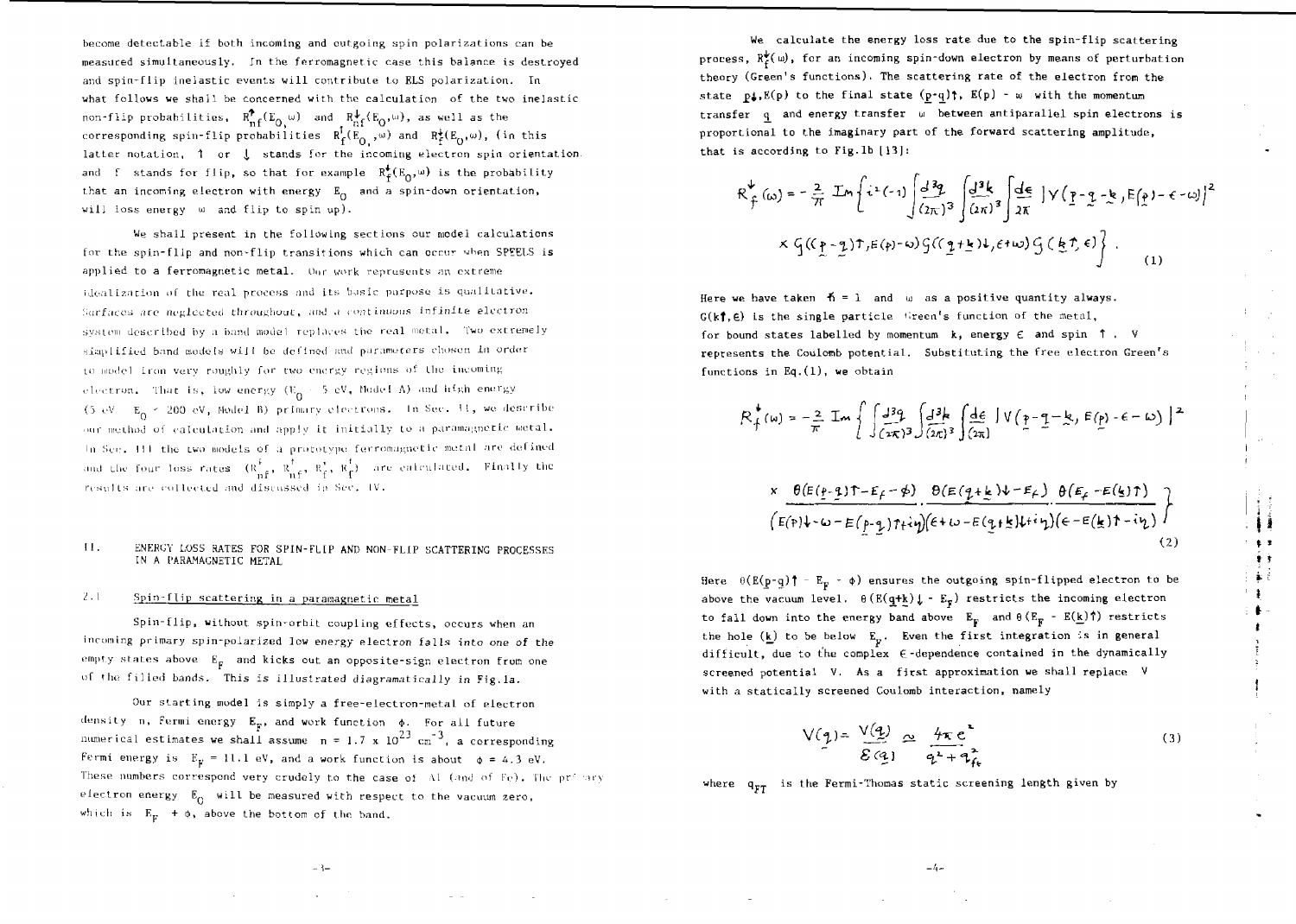$$
q_{fe} = 3^{k_2} \frac{\omega_P}{V_f} = 3^{\frac{V_s}{2}} \frac{(\frac{V_f}{V_f} - 1)}{P_f / n}
$$
 (4)

Then the energy integration in Eq,(2) can be done by straightforward contour integration since the two terms have poles on the opposite sides of the real axis. Thus one obtains, after  $\epsilon$ -integration and taking the imaginary part,

$$
R_f^{\downarrow}(\omega) = 2\pi \int \frac{d^3q}{(\pi \pi)^3} \int \frac{d^2k}{(2\pi)^3} \theta \left( E(p-q) \right) \hat{r} - E_f(\phi) \theta \left( E(q+\frac{1}{2})\psi - E_f \right)
$$

$$
x \theta(\varepsilon_f - \varepsilon(\frac{1}{2})\uparrow) |V(\rho - \frac{1}{2} - \frac{1}{2})|^2 \delta(\varepsilon(\rho)\downarrow - \varepsilon(\rho - \frac{1}{2})\uparrow - \omega)
$$
  

$$
x \delta(\varepsilon(\frac{1}{2} + \frac{1}{2})\downarrow - \varepsilon(\frac{1}{2})\uparrow - \omega)
$$
 (5)

It should be noted that in our free-electron model  $E(p) = p^2 / 2m$ ,  $(-E_{\rm F}) = \theta$  (  $[q+k|-p_{\rm F}$  and  $\theta$  ( $E_{\rm F}$ - $E(k)$  ) =  $\theta$  ( $p_{\rm F}$ - $|k|$  ). Using dimensionless quantities where all momenta are expressed in terms of  $p_F^{\uparrow}$ , i.e. q \* q/p<sub>F</sub>, and all energies are expressed in terms of  $2E_{\rm F}$ ,  $\omega \rightarrow \omega/2E_{\rm F}$ ,  $Eq. (5)$  can be expressed in a simpler form as follows:

$$
R^{\psi}_{\dagger}(x) = \int_{R}^{1} (e^{2} P_{f}^{1})^{2} \int d^{3} \xi \int d^{3} k \theta (E(p-q)) \tau E_{f} - \phi d\theta (1-k \tau)
$$
  

$$
\times \theta (1+k) \psi(1) \delta (p,q-1/2-\omega) \delta (k \cdot q + 1/2-\omega)
$$
  

$$
= \frac{(\rho - q - k)^{2} + 1 \tau_{f}^{2}}{(\rho - q - k)^{2} + 1 \tau_{f}^{2}} \qquad (6)
$$

The details of the integrations involved with Eq.(6) and of all the others discussed in this paper can be found in the Appendix. The resulting spinflip rate is shown in Figs.2 and 3. Note that for a paramagnetic metal, spin-flip loss rates for incoming spin up and spin down electrons are equal.

# 2.2 Non-flip scattering in a paramagnetic metal

The possible electron-hole pair excitation processes contributing to non-flip energy loss inelastic scattering of an incoming spin-down electron are shown in Fig.*k.*

We denote by  $R_{nf1}^{\downarrow}(\omega)$  the non-flip transition rate associated with Fig.4a. This represents the process in which an incoming spin-down electron loses energy by exciting either down or up spin electron-hole pairs with equal probability (i.e. Figs.4b and 4b').  $R^f_{n+1}(\omega)$  is given by

$$
\mathcal{R}_{n\uparrow\perp}^{\downarrow}(\omega) = -\frac{2}{\pi} \text{Im} \left\{ i^{3}(-1) \int \frac{d^{3}q}{(2\pi)^{3}} \int \frac{d^{3}k}{(2\pi)^{3}} \int \frac{d\epsilon}{2\pi} |V(q)|^{2} \right\}
$$
  
\n
$$
\times \theta(\epsilon (p-q)\nu^{-\epsilon_{f}-\phi}) = \frac{\theta(\epsilon (q+\frac{1}{2})\nu-\epsilon_{f})}{(\epsilon + \omega - \epsilon (q+\frac{1}{2})\nu+\nu_{f})} \cdot \frac{\theta(\epsilon_{f} - \epsilon(k)\nu)}{(\epsilon - \epsilon(k)\nu-\nu_{f})}
$$
  
\n
$$
= 2\pi \int \frac{d^{3}q}{(\pi)^{3}} \int \frac{d^{3}k}{(2\pi)^{3}} |V(q)|^{2} \theta(\epsilon (p-q)\nu^{-\epsilon_{f}-\phi}) \theta(\epsilon (q+\frac{1}{2})\nu-\epsilon_{f})
$$
  
\n
$$
\times \theta(\epsilon_{f} - \epsilon(k)\nu) \delta(\epsilon (p)\nu - \epsilon (p-q)\nu^{-\epsilon_{f}-\phi}) \theta(\epsilon (q+\frac{1}{2})\nu - \epsilon(k)\nu - \omega)
$$
  
\n
$$
= \frac{1}{\pi^{2}} \int \frac{e^{2}P_{+}^{\uparrow}}{(\epsilon + \epsilon)(\epsilon)} \int^{2} d^{3}q \int d^{3}q \int d^{3}k \frac{\theta(\epsilon (p-q)\nu^{-\epsilon_{f}-\phi})}{(\epsilon + \epsilon)(\epsilon + \phi)} \cdot \theta(q+\frac{1}{2})
$$

$$
2\pi^{3} \left( 2E_{f} / J \right) \left( \frac{q^{2} + q^{2}}{(q^{2} + q^{2})^{2}} \right) \cdots \left( 2\pi^{3} \right)
$$
  

$$
x \theta(i-k) \cdot \delta(p \cdot q - q^{2}/2 - \omega) \delta(q \cdot k + q^{2}/2 - \omega) \qquad (7)
$$

The last expression in Eq.  $(7)$  is in terms of dimensionless quantities.

There are three diagrams associated with the non-flip transition process as shown in Fig,4c in which the incoming spin-down electron falls into the band above  $E_F$  and kicks out the spin-down electron from the same band below  $E_{\rm g}$ . These are the exchange processes. Let us call  $R_{\pi f\gamma}^{\bigstar}(\omega)$  the transition rate associated with the diagram in Fig,4d. This is very similar to the process,Fig.lb. previously considered. He give the final expression of  $R_{nf2}^{\uparrow}(\omega)$  as follows:

$$
R_{n f L}^{\downarrow}(\omega) = \frac{1}{2\pi^{3}} \left( \frac{e^{2} P_{f}^{\uparrow}}{2E_{f}} \right)^{2} \int d^{3}q_{L}^{\uparrow} \int d^{3}k \frac{\theta (\varepsilon (p-q_{L})\psi - E_{f} - \phi)}{((p-q_{L})^{2} + \eta_{f L}^{2})^{2}}
$$
  
 
$$
\times \theta (1 - k) \theta ((q + k) - 1) \delta (\rho q - q^{2}/2 - \omega) \delta (q \cdot k + \phi^{2}/2 - \omega) \tag{8}
$$

Denoting by  $\mathbb{R}^{\blacklozenge}_{\mathbf{n} \in \mathbb{N}}(\omega)$  the transition rate associated with Figs,4e and 4f, we can write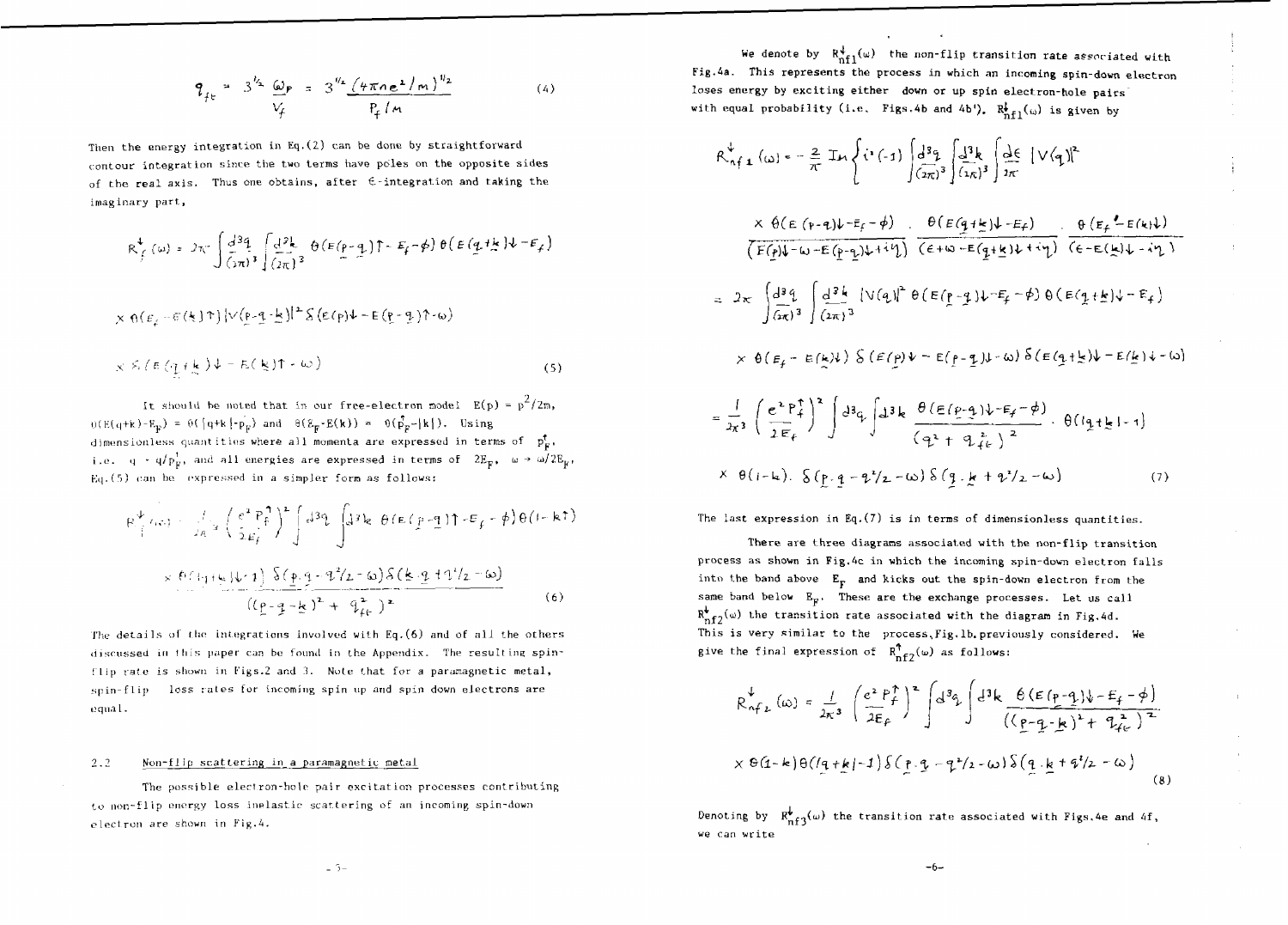$$
R_{n \nmid 3}^{\ndownarrow}(\omega) = -\frac{1}{2\pi^3} \left( \frac{e^2 P_f^{\uparrow}}{2E_f} \right)^2 \left( 3q \int d^3k \theta \left( \frac{E(p-q)}{2} \right) \sqrt{-E_f - \phi} \right)
$$

$$
\times \frac{\theta(I-k) \theta (q_{\uparrow}k) - 1) \delta (p_{\uparrow}q - q^2/2 - \omega) \delta (q_{\uparrow}k - q^2/2 - \omega)}{(q^2 + q_{\uparrow}^2)((q - q - k)^2 + q_{\uparrow}^2)}
$$
\n(9)

The two figures e and **f** associated with the exchange process contribute equally to the scattering amplitude by the anount given in Eq.(9). Note that this quantity is of opposite sign to the others. The total non-flip transition rate for an incoming spin-down electron can be obtained by summing up these contributions. Thus one obtains

$$
R_{n\uparrow}^{\downarrow}(\omega) = 2 R_{n\uparrow 1}^{\downarrow}(\omega) + R_{n\uparrow 2}^{\downarrow}(\omega) + 2 R_{n\uparrow 3}^{\downarrow}(\omega) \qquad (10)
$$

It is also to be noted that in the present case  $R_{\text{nf}}^{\psi}(\omega) = R_{\text{nf}}^{\dagger}(\omega)$ . The quantity  $R_E^{\bullet}(\omega)$  of Eq.(6) and  $R_{\alpha,F}^{\bullet}(\omega)$  of Eq.(10) are to be compared for a given electron energy loss i. The results will be discussed in detail in Sec.IV.

#### III. THE FERROMAGNETIC CASE (TWO-BAND MODELS)

In the spirit of the preceeding section we now formulate the required partial f1ip/non-f1ip scattering amplitudes for a ferromagnetic system. Ideally one would like to use a realistic band structure for a ferromagnetic, for example iron  $|14$ ; see also Fig. 7 in Ref. 15 . Unfortunately, such a calculation is for the moment out of the question. Since we are essentially looking for qualitative (gross) results we consider the main features of the band structure of iron [14]. We note the following facts, firstly: near  $E_{\rm c}$ there are two sets of very flat d-bands, one above **and** one **below** the **Fermi** energy, with an exchange splitting of 2.0 eV. Secondly, very high above  $E<sub>F</sub>$  (5 eV or more), the bands are more free-electron like and the exchange splitting seems reduced. In view of this we consider two models A and B, that should be appropriate when  $E_0 \leq 5$  eV and when  $E_0 \geq 5$  eV, respectively.

**Model A: This model has flat bands of which only the lowest is occupied by spin up electrons. The exchange splitting between the bands is fi = 2 eV, The Fermi energy Ep is 1 eV measured from the bottom of the** lower band. The effective mass m<sup>\*</sup> of the electron in this band is given by  $m^2/m = 18$ , with this choice, the Fermi momentum  $p_r \approx 2.2 \text{ Å}^{-1}$ , **which is in turn close to the Brillouin zone of Fe.**

**Model B: Here both bands are occupied with an exchange splitting a between them. We assume that both bands have the same Fermi energy. Let p\* be** the Fermi momentum of the spin up band, and  $p_{\overline{k}}^{\downarrow}$  for the spin down band. We now choose  $\Delta$  as a parameter defining the amount of magnetization. Using the fact that  $p_F^+ / p_F^+ = (1 - \Delta/E_F)^{1/2}$  and  $p_F^+ (i)$   $\alpha[n^{1/4} ]^{1/3}$ , where **n is the number of up (down) spin electrons, we obtain**

$$
P_{B} = \frac{n^{\dagger} - n^{\dagger}}{n^{\dagger} + n^{\dagger}} = \frac{1 - (1 - \Delta/E_{f})^{2/3}}{1 + (1 - \Delta/E_{f})^{2/3}}
$$
(11)

**which defines the amount of bulk magnetization. Use of Eq.(ll) shows that no single value of fl will give the true value of Fg for iron. As mentioned above, we are basically looking for qualitative results, thus we will choose**  $\Delta = 1.5$  eV.  $E_p = 11.93$  eV and  $m^* = m$ .

## **3.1 Spin-flip rate calculation for Model A**

**We consider first an incoming spin-down electron, It will fall down into the empty spin-down band and kick out another electron in the spinup band, as shown in Fig.5a. Following the same procedure discussed in** Sec. II, the spin-flip transition rate  $R^{\downarrow}_{\varepsilon}(\omega)$  associated with Fig.5b, for **Model A is obtained as**

 $\frac{1}{2}$ ; **i I 1** M I1 II **<sup>1</sup> •** • ' <sup>I</sup>

$$
R_{f}^{\psi}(\omega) = -\frac{2}{\pi} \operatorname{Im} \left\{ i^{\nu} (-1) \int \frac{d^{3} \theta}{(2\pi)^{3}} \int \frac{d^{3} k}{(2\pi)^{3}} \int \frac{d \epsilon}{2\pi} |V(p-q-k)|^{2} \right\}
$$
  
\n
$$
\times \theta (E(p-q)T - E_{f} - \phi) = \frac{\theta (E(q+k) \psi - \Delta)}{(E(p) \psi - \omega - E(p-q) \psi + i\psi)} \cdot \frac{\theta (E(q+k) \psi - \Delta)}{(E + \omega - E(q+k) \psi + i\psi)} \cdot \frac{\theta (E_{f} - E(k) \psi)}{(E - E(k) \psi - i\psi)} \int
$$
  
\n
$$
= 2\pi \int \frac{d^{3} \theta}{(2\pi)^{3}} \int \frac{d^{3} k}{(2\pi)^{3}} |V(p-q-k)|^{2} \theta (E(p-q)T - E_{f} - \phi) \theta (E(q+k) - \Delta)
$$
  
\n
$$
= \frac{\pi}{2} \int \frac{d^{3} k}{(2\pi)^{3}} |V(p-q-k)|^{2} \theta (E(p-q)T - E_{f} - \phi) \theta (E(q+k) - \Delta)
$$

 $X \theta(F_f - E(\underline{k}))$   $\theta$   $\in (0,1)$   $E(\underline{p} - \underline{q})$   $\theta$  -  $\omega$   $\in (0,1]$   $E(\underline{k})$   $\theta$  -  $\omega$   $(12)$ 

**-8-**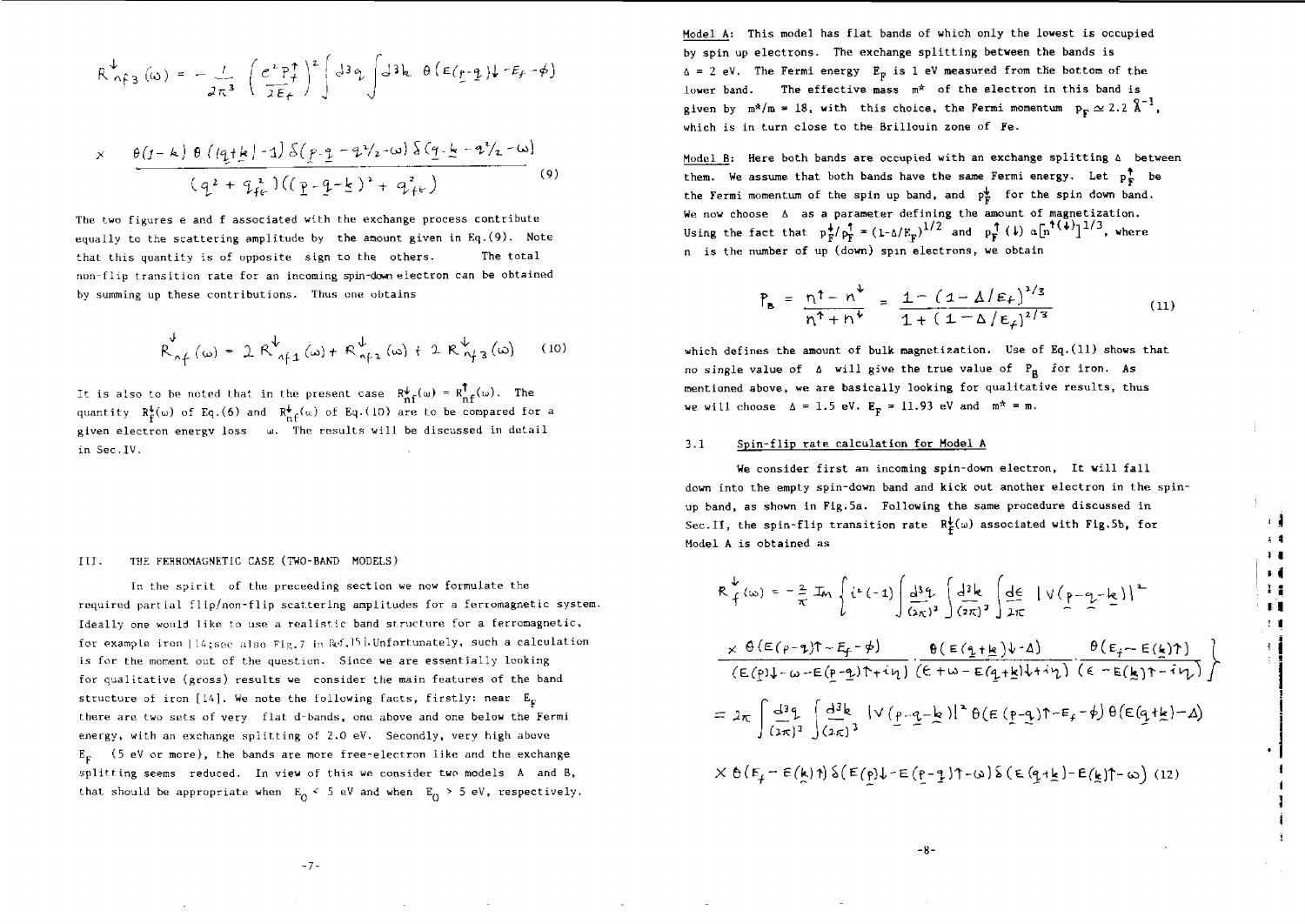In this model  $E(p)\psi = p^2/2m + \Delta$  and  $E(p)f = p^2/2m$ , measuring from the bottom of the lower band. Here also we impose static screening on the Coulomb interaction  $V(p-q-k)$ . Again using dimensionless quantities for energies and momenta, one can write

$$
\begin{aligned}\n\delta \left( E(p) \downarrow - E(p - \underline{p}) \uparrow - \omega \right) &= \delta \left( p \cdot \underline{q} - \underline{q}^2 / \underline{z} + \underline{A} - \omega \right) \\
\delta \left( E(\underline{q} + \underline{k}) \downarrow - E(\underline{k}) \uparrow - \omega \right) &= \delta \left( \underline{q} \cdot \underline{k} + \underline{q}^2 / \underline{z} + \underline{A} - \omega \right) \\
\theta \left( E_f - E(\underline{k}) \uparrow \right) &= \theta \left( 1 - \underline{k} \right)\n\end{aligned}
$$
\n(13)

 $Eq$ ,  $(12)$  can then be rewritten in the following form:

$$
R^{\psi}_{\mu}(\omega) = \frac{1}{2\pi} \left( \frac{e^{2} P_{\mu}^{\phi}}{2 E_{\mu}} \right)^{2} \int d^{3}q \int d^{3}k \frac{\theta (E(p-q))\tau - \xi - \phi \theta (E(q+\underline{k})\tau - \Delta)}{((p-q-\underline{k})^{2} + 2\dot{f}_{\mu})^{2}}
$$
  
 
$$
\times \theta (1-\mu) \delta (p \cdot q - \theta^{2}/2 + \Delta - \omega) \delta (q \cdot \underline{k} + \theta^{2}/2 + \Delta - \omega)
$$
 (14)

As before  $\beta(E(p-q)+ - E_p \neg \phi)$  ensures that the outgoing spin flipped  $e$ lectron be above the vacuum zero. After integration with  $\delta(E(p)) = E(p-q) + \omega$ it becomes  $\theta(E(p)) = E_p - \phi - \omega$  and sets the minimum threshold energy of the incoming electron, namely  $E_{0,\text{min}} = E(p)$  + -  $E_{\overline{F}} \phi = \omega$ . Also the condition  $\theta(E(q+k)^* - \Delta)$  ensures that the incoming electron falls into the empty spindown band  $A'$  above the bottom of the spin-up band. After integration with  $\delta(E(q+k)+ - E(k)+ -\omega)$  it becomes  $\theta(E(k))+ -\omega - \Delta)$ , and since the maximum value of  $E(k)$  is  $E_{\mathbf{F}}$ , this condition sets the minimum threshold energy loss to be  $\omega_{\min}$  = A -  $E_{\text{F}}$ . Here k integration is restricted in the Fermi sphere of radius 1. However no restriction is needed for  $|q+k|$  to be outside the Fermi sphere because the spin-down band is already empty.

# **3.2** Non-flip rate calculation for Model A

Non-flip transition processes associated with the electron-hole excitations for an incoming spin-down electron areshown in Fig.Sc, Denoting  $R_{\text{nf}}^{*}(\omega)$  for the non-flip transition rate associated with this process for<br> $\frac{1}{\sqrt{2}}$ fixed energy loss  $\omega$ , the final expression for  $R_{\text{nf}}^{*}(\omega)$  is,

$$
R_{\Lambda_{f}}^{\psi}(\omega) = -\frac{2}{\pi} \operatorname{Im} \left\{ i^{2} (-1) \int d^{3} \alpha \int \frac{d^{3} k}{(\pi x)^{3}} \int \frac{d \epsilon}{2 \pi} |V(q)|^{2} \right.
$$
  
\n
$$
\times \frac{\theta (\epsilon (\rho - q) \psi - \epsilon_{f} - \phi)}{(\epsilon (\rho) \psi - \omega - \epsilon (\rho - q) \psi + i \eta)} \cdot \frac{\theta (\epsilon (q + k) \eta - \epsilon_{f})}{(\epsilon + \omega - \epsilon (q + k) \eta + i \eta)} \cdot \frac{\theta (\epsilon_{f} - \epsilon (k) \eta)}{(\epsilon - \epsilon (k) \eta - i \eta)} \right]
$$
  
\n
$$
= 2\pi \int \frac{d^{3} \alpha}{(\alpha \pi)^{3}} \int \frac{d^{3} k}{(\alpha \pi)^{3}} |V(q)|^{2} \theta (\epsilon (p - q) \psi - \epsilon_{f} - \phi) \theta (\epsilon (q + k) \eta - \epsilon_{f})
$$
  
\n
$$
\times \theta (\epsilon_{f} - \epsilon (k) \eta) \delta (\epsilon (p) \psi - \epsilon (p - q) \psi - \omega) \delta (\epsilon (q + k) \eta - \omega) .
$$
  
\n(15)

Using dimensionless quantities for the energies and momenta, one can express

$$
\begin{aligned} \n\delta \left( \varepsilon(p) \right) - \varepsilon \left( \frac{p}{2} - q \right) \psi - \omega \right) &= \delta \left( \frac{p}{2} - \frac{q}{2} - \omega \right) \\
\delta \left( \varepsilon \left( \frac{q}{2} + \frac{1}{2} \right) \uparrow - \varepsilon \left( \frac{1}{2} \right) \uparrow - \omega \right) &= \delta \left( \frac{q}{2} \cdot \frac{1}{2} + \frac{q}{2} \right) \left( \varepsilon - \omega \right) \\
\theta \left( \varepsilon_p - \varepsilon \left( \frac{1}{2} \right) \uparrow \right) &= \theta \left( 1 - k \right) \n\end{aligned}
$$

(16)

Eq.(15) can now be rewritten in the following form:

$$
R_{n}^{\psi}(\omega) = \frac{1}{2\pi^{3}} \left( \frac{e^{2} F_{f}^{\uparrow}}{2\bar{\epsilon}_{f}} \right)^{2} \int d^{3}q \int d^{3}k \frac{\theta (\epsilon(p_{-\frac{1}{2}}) \psi - \epsilon_{f} - \phi)}{(\epsilon_{f}^{2} + \epsilon_{f}^{2} \epsilon_{f})^{2}}
$$
  
 
$$
\times \theta (\epsilon_{1} + \epsilon_{1} - 1) \theta (1 - \epsilon_{1}) \delta (\epsilon_{1} - \epsilon_{1} - \phi) \delta (\epsilon_{1} - \epsilon_{1} - \phi) . \qquad (17)
$$

 $Eq. (17)$  is very similar to  $Eq. (7)$  except that here the incoming and outgoing electrons are in the spin-down band which is  $\Delta$  above the spinup band where the electron hole excitation has taken place.

Next, we consider an incoming spin-up electron. For this the only possible processes are non-flip scattering events. The relevant interactions associated with these non-flip processes are exactly the same as those given in Fig.4, excluding Fig.4b', with spin direction reversed. Thus we can use the same equations  $(7)$ ,  $(8)$  and  $(9)$  and the final form of  $R_{nf}^{\dagger}(\omega)$  is,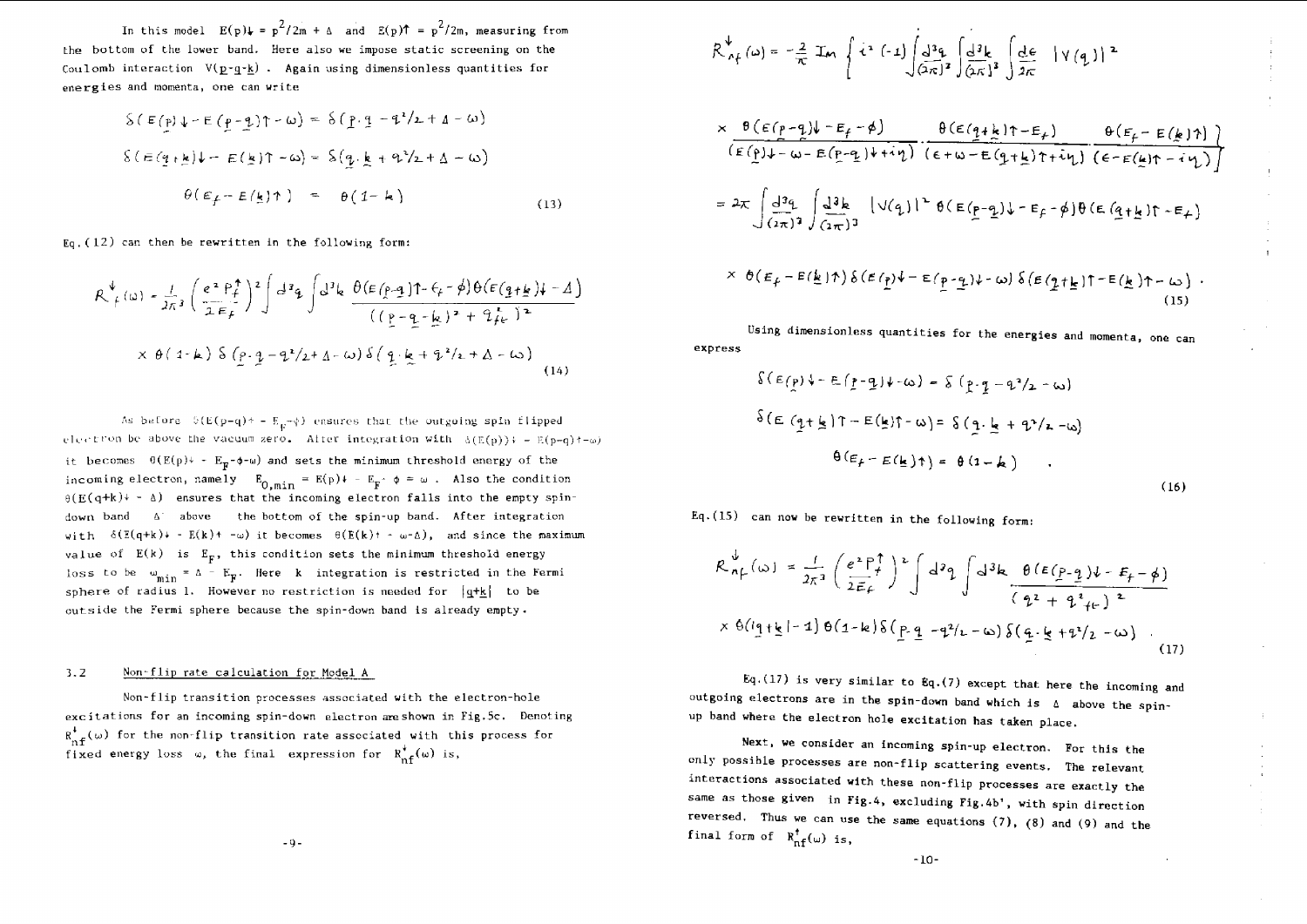$$
R_{af}^{\uparrow}(\omega) = R_{af\downarrow}^{\uparrow}(\omega) + R_{af\downarrow}^{\uparrow}(\omega) + 2R_{af\uparrow}^{\uparrow}(\omega)
$$
 (18)

# 1.3. Spin-flip rate calculation for Model B

Let us first consider the spin-flip process for an incoming spin-down electron. The possible scattering process is shown in Fig.6a. The final expression for this spin-flip scattering rate  $R_f^{\psi}(\omega)$  can be given in dimensionless units as

$$
\mathcal{R}_{f}^{b}(\omega) = \frac{1}{2\pi^{3}} \left( \frac{e^{2} P_{f}^{b}}{2 E_{f}} \right)^{2} \left( d^{3} \xi \int d^{3} \xi \frac{\theta (E(\rho - q) \hat{\tau} - E_{f} - \phi)}{(p - q_{f} - k)^{2} + q_{f}^{2}} \frac{\theta (1 - k)}{2}
$$
  
 
$$
\times \theta (q + k) - (1 - 2\Delta)^{3/2} \frac{\theta (p - q - k) - k}{2} \frac{\theta (q + k) - k}{2}
$$
 (19)

It should be noted that when performing the k integration, k must be restricted to the interior of the Fermi sphere  $(k \le 1)$ , while the vector  $(q+k)$  must always be greater than  $(1-2\Delta)^{1/2}$ .

For an incoming spin-up electron the possible spin-flip process is shown in Fig.6c. Here the incoming spin-up electron falls into the spin-up band above  $E_{\gamma}$  and kicks out a spin-down electron. Denoting  $R_f^{\dagger}(\omega)$  for the spin-flip transition rate for this process, and following the above procedure, the final expression for the integral is

$$
R_{\pm}^{\uparrow}(\omega) = \frac{1}{2\kappa^{2}} \left(\frac{e^{2} P_{\pm}^{\uparrow}}{2\epsilon_{P}}\right)^{2} \left( d^{2} \varphi \int d^{2} k \frac{\theta(\epsilon(p-q)k^{-1}F_{\pm} - \phi) \theta(q+\frac{1}{2}k^{2}-1)}{((p-q-\frac{1}{2})^{2} + q^{2}F_{\pm}^{2})^{2}} \right)
$$
  
 
$$
\times \theta ((1-\lambda\lambda)^{1/2} - k) \delta (p \cdot q - q^{2}/2 - \Delta - \omega) \delta(q \cdot k + q^{2}/2 - \Delta - \omega) (20)
$$

## 3.4 Non-flip rate calculation for Model B

We first consider the case when the incoming electron is spin-down. The possible non-flip scattering processes are shown in Fig.7. For the process  $R_{n+1}^*$  of Fig.7a, and associated Feynman diagram, Fig.7b, the incoming spin-down electron loses energy by exciting an electron-hole pair in the spin-down band. There is no contribution from the spin-up band in this case.

For the process  $R_{n+2}^+$  shown in Fig.7c and the related diagram Fig.7d, the Incoming spin-down electron excites an electron-hole pair in the spin-up band. Processes  $R_{n+3}^{\bullet}$  and  $R_{n+4}^{\bullet}$  shown in Fig.7e and the related diagrams Fig.5 (7f, 7g, 7h) describe a spin-down electron falling into the spin-down band above  $E_F$ , and ejecting another electron from the same band below  $E_{\nu}$ . The final expressions for these scattering rates in terms of dimensionless quantities are

$$
R_{n+1}^{4}(x) = \frac{1}{2\pi^{3}} \left(\frac{e^{2}P_{f}^{4}}{2E_{f}}\right)^{k} \int d^{3}q \int d^{3}k \frac{\theta(E(p-q)+r_{f}-\phi)\theta((1-2\Delta)^{1/2}-k)}{(q^{2}+q_{f}^{2})^{2}}
$$
  
\n
$$
\times \theta\left(\frac{1}{2}+\frac{k}{2}-\frac{(1-2\Delta)^{1/2}}{2E_{f}}\right)^{2} \int d^{3}q \int d^{3}k \frac{\theta(E(p-q)+r_{f}-\phi)\theta((1-2\Delta)^{1/2}-k)}{(21)}
$$
  
\n
$$
R_{n+2}^{4}(x) = \frac{1}{2\pi^{3}} \left(\frac{e^{2}P_{f}^{4}}{2E_{f}}\right)^{2} \int d^{3}q \int d^{3}k \frac{\theta(E(p-q)+r_{f}-\phi)\theta(1-k)}{(q^{2}+q_{f}^{2}-k)^{2}}
$$
  
\n
$$
\times \theta\left(\frac{1}{2}+\frac{k}{2}-1\right) \delta\left(\frac{p}{2}-\frac{q^{2}}{2}-\frac{q^{3}}{2}-\frac{q^{3}}{2}\right) \int d^{3}q \int d^{3}k \frac{\theta(E(p-q)+r_{f}-\phi)\theta(1-2\Delta)^{1/2}-k}{(p-q-k)^{2}+q_{f}^{2}-k)^{2}}
$$
  
\n
$$
R_{n+3}^{4}(x) = \frac{1}{2\pi^{3}} \left(\frac{e^{2}P_{f}^{4}}{2E_{f}}\right)^{2} \int d^{3}q \int d^{3}k \frac{\theta(E(p-q)+r_{f}-\phi)\theta((1-2\Delta)^{1/2}-k)}{(p-q-k)^{2}+q_{f}^{2}-k)^{2}}
$$
  
\n
$$
\times \theta\left(\frac{1}{2}+\frac{k}{2}-\frac{(1-2\Delta)^{1/2}}{2E_{f}}\right)^{2} \int d^{3}q \int d^{3}k \frac{\theta(E(p-q)+r_{f}-\phi)\theta((1-1\Delta)^{1/2}-k)}{(q^{2}+q_{f}^{2})\left(\frac{1}{2}+\frac{q_{f}^{2}}{2}-\frac{k}{2}\right)^{2}+q_{f}^{2}-k}\right)
$$
  
\n<

The total non-flip transition rate for the incoming spin-down electron can be obtained by summing up the above contributions. Thus one obtains

$$
R_{\, \, \gamma \leftarrow 1}^{\psi}(\omega) = R_{\, \, \gamma \leftarrow 1}^{\psi}(\omega) + R_{\, \gamma \leftarrow 1}^{\psi}(\omega) + R_{\, \gamma \leftarrow 1}^{\psi}(\omega) + 2 R_{\, \gamma \leftarrow 1}^{\psi}(\omega) \tag{25}
$$

The factor 2 in the last term arises from the equal contributions from the diagrams Fig.7g and 7h representing the exchange process.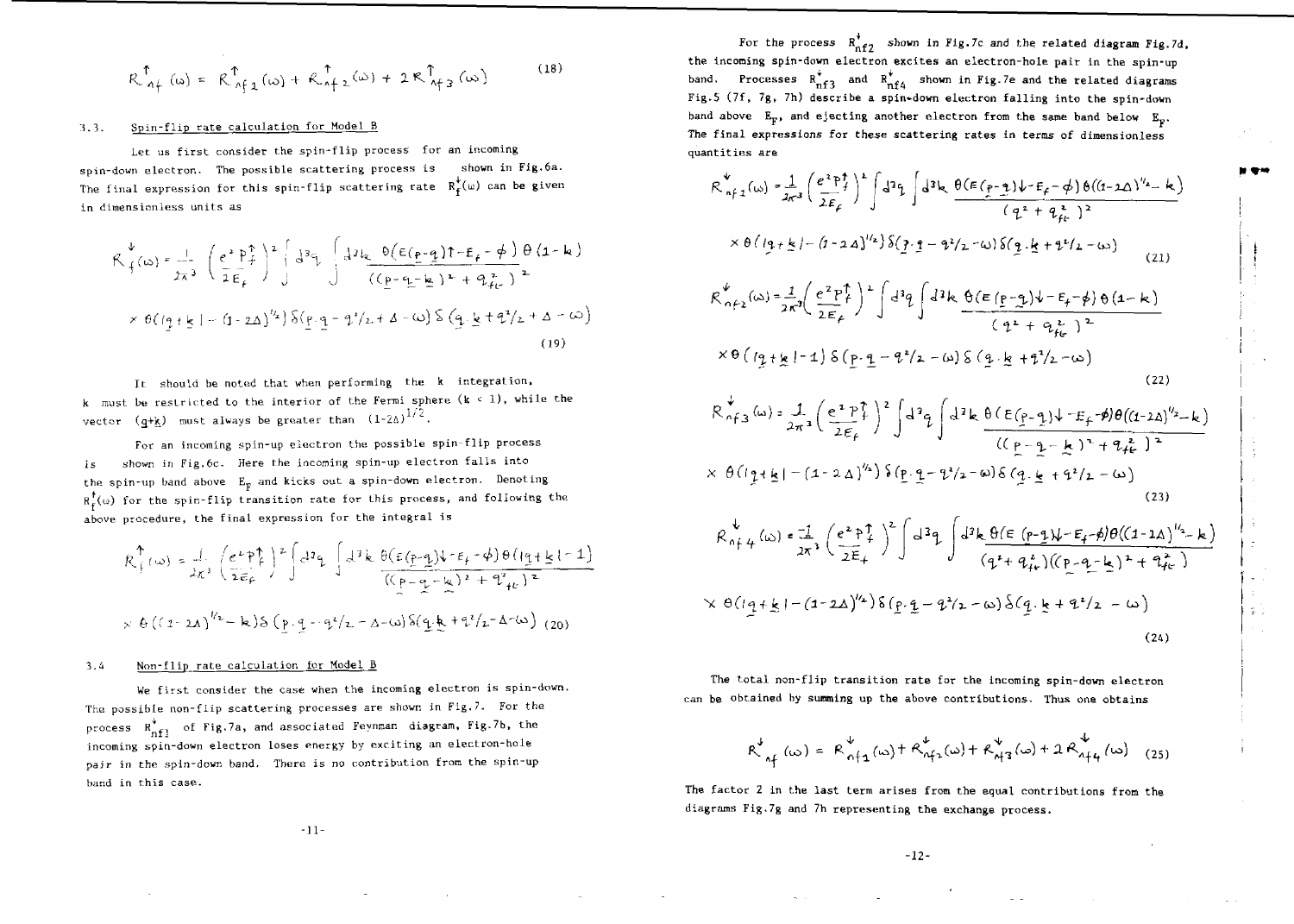If the incoming electron is polarized to be a spin-up electron, then the possible non-flip processes are as shown in Fig.8. Again if we denote  $\alpha$   $\alpha$   $\alpha$   $\mathsf{R}_{\mathrm{nf1}}^ \left( \omega \right)$ ,  $\mathsf{R}_{\mathrm{nf2}}^ \left( \omega \right)$  and  $\mathsf{R}_{\mathrm{nf4}}^ \left( \omega \right)$  for the non-flip transition rates associated with the diagrams Fig.8b, 8d, 8f and 8g and Sh, respectively, we can express the final expressions for these non-flip rates as follows:

$$
R_{\alpha_{f}1}^{\uparrow}(\omega) = \frac{1}{2\pi^{3}} \left(\frac{e^{2} P_{f}^{\uparrow}}{2\epsilon_{f}}\right)^{2} \int d^{3}q \int d^{3}k \frac{\theta(\epsilon(\rho-q))\tau - E_{f}(\phi)\theta((1-2\Delta)^{1/2} - k)}{(q^{2} + q_{ft}^{2})^{2}} \times \theta(q+t_{g}+(-1-2\Delta)^{1/2}) \delta(q+q-q^{2}/2,-\omega) \delta(q+k+q^{2}/2,-\omega)
$$
\n
$$
R_{\alpha_{f}1}^{\uparrow}(\omega) = \frac{1}{2\pi^{3}} \left(\frac{e^{2} P_{f}^{\uparrow}}{2\epsilon_{f}}\right)^{2} \int d^{3}q \int d^{3}k \frac{\theta(\epsilon(\rho-q))\tau - E_{f}(\phi)\theta(1-k)}{(q^{2} + q_{ft}^{2})^{2}} \times \theta(q+t_{g}+k+1) \delta(p+q-q^{2}/2,-\omega) \delta(q+t_{g}+q^{2}/2-\omega)
$$

(27)  
\n
$$
R_{n+3}^{\uparrow} (\omega) = \frac{1}{2\pi^{3}} \left( \frac{e^{2} P_{+}^{\uparrow}}{2E_{+}} \right)^{2} \left[ d^{3} q \int d^{3} k \frac{6(E(p-q)T - E_{+} - \phi) \theta (1 - k)}{(E - q - k)^{2} + q_{+}} \right]
$$
\n
$$
\times \theta (q + k - 1) \delta (p - q - \phi^{2}/2 - \omega) \delta (q \cdot k + q^{2}/2 - \omega)
$$
\n(28)

Recalling that Figs.8g and 8h contribute the same scattering amplitudes to the exchange process,

$$
\mathcal{R}_{aft}^{\uparrow}(\omega) = \frac{-1}{2\pi^{2}} \left( \frac{e^{2} P_{ft}^{\uparrow}}{2E_{ft}} \right)^{2} \left[ d^{3} \kappa \frac{\theta (\epsilon (p-q)) \epsilon_{ff} - \phi}{(q^{2} + q_{ft}^{2})(p-q-\underline{k})^{2} + q_{ft}^{2}} \right]
$$
\n
$$
\times \theta (q + \underline{k} | - 1) \delta (p - q - \alpha) \delta (q - \underline{k} + q^{2} / 2 - \omega) \tag{29}
$$

The total non-flip transition rate  $\overline{R}_{\text{nf}}^{\uparrow}(\omega)$  can then be obtained by summing up the above contributions

$$
R_{\alpha \beta}^{\uparrow} \left( \omega \right) = R_{\alpha \beta, 1}^{\uparrow} \left( \omega \right) + R_{\alpha \beta, 1}^{\uparrow} \left( \omega \right) + R_{\alpha \beta, 1}^{\uparrow} \left( \omega \right) + 2 R_{\alpha \beta, 4}^{\uparrow} \left( \omega \right) \tag{30}
$$

The results of the present calculations are the four inelastic scattering rates:  $R_{n f}^{\dagger}$ ,  $R_{n f}^{\dagger}$ ,  $R_{f}^{\dagger}$  and  $R_{f}^{\dagger}$ , for both Models A and B. Each transition rate is a function of the primary electron energy  $E_0$ , and of the energy loss  $\omega$  (the momentum loss  $q$  being integrated over).

All values of fhe rates obtained from our model calculations are

expressed in terms of a common factor 
$$
\frac{1}{2\pi^3} \left\{ \frac{e^2 p_F^2}{2E_F} \right\}
$$

From these four basic rates, we can also define other useful quantities:

| The total energy loss rate<br>for an unpolarized beam                                                                                       | = $\frac{1}{2}$ ( $R_{\text{nf}}^{\dagger}$ + $R_{\text{nf}}^{\dagger}$ + $R_{\text{f}}^{\dagger}$ + $R_{\text{f}}^{\dagger}$ )      |
|---------------------------------------------------------------------------------------------------------------------------------------------|--------------------------------------------------------------------------------------------------------------------------------------|
| The inelastic rate for creation<br>of polarized electrons with<br>energy - E <sub>O</sub> - ω from an un-<br>polarized beam (energy $E_0$ ) | = $\begin{cases} \frac{1}{2} & (R_{nf}^{t} + R_{f}^{t}) : spin-up \\ \frac{1}{2} & (R_{nf}^{t} + R_{f}^{t}) : spin-down \end{cases}$ |
| The total loss rate (energy<br>loss $\omega$ ) of a spin-up (down)<br>nolarizad haam                                                        | = $R^{+(+)} = R_{n}^{+(+)} + R_{r}^{+(+)}$                                                                                           |

hence we obtain

polarized beam

The relative spin asymmetry between total loss rates for a polarized incident bean

The polarization of the inelastically scattered beam (energy  $E_0-\omega$ ) for an unpolarized incident beam (energy  $E_{\Omega}$ )

=  $A_{in}(E_0,\omega)$  $\frac{R_{\text{nf}} + R_{\text{f}} - R_{\text{nf}}}{\text{nf}}$ A<sub>out</sub>(E<sub>0</sub>,w)  $= \frac{(R_{\rm nf}^{\dagger} + K_{\rm f}^{\dagger}) - (R_{\rm nf}^{\dagger} + R_{\rm f}^{\dagger})}{(R_{\rm pf}^{\dagger} + R_{\rm f}^{\dagger}) + (R_{\rm nf}^{\dagger} + R_{\rm f}^{\dagger})}$ 

spin-down

We present our results both as a function of the energy loss  $\omega$ for a fixed primary energy  $E_0$ , and as a function of  $E_0$  for a fixed  $\omega$ , The range of  $E_Q$  chosen goes up to 10 eV for Model A, and up to 200 eV for Model B. These energy ranges, we stress, are chosen because Model A is expected to retain meaning only for extremely low primary energies. Model B is valid for higher energies. However, it should be noted that in reality the distribution of outgoing electrons with kinetic energies  $(E_0 - \omega)$ lower than  $\sim$  30 eV is dominated by secondaries. These are created through a cascade of inelastic events and are not described here at all. Hence the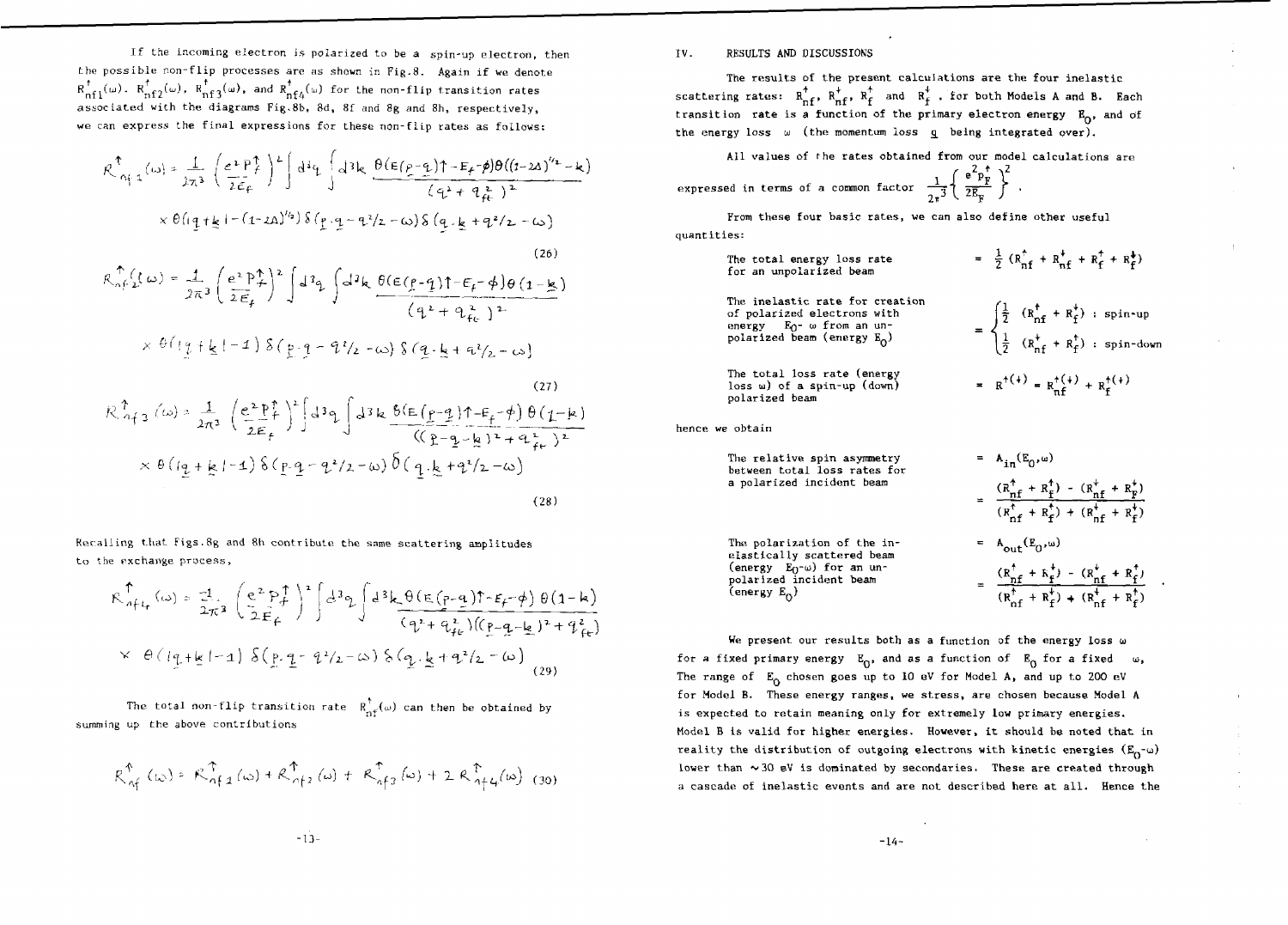present single scattering results cannot be compared with experiment in this region.

Paramagnet: Figs.2 and 3 give the flip rate  $R_f^{\uparrow}$  and non-flip  $R_{nf}^{\uparrow}$  rate for a spin-up incoming electron interacting with a paramagnetic metal. Fig.2 gives the rate for varying energy loses w at a fixed primary energy. We note that for  $\omega > 60$  eV  $R_c > R_{\pi f}$ . Whilst from Fig. 3,  $R_f$  is much greater than R  $_{c}$  for most primary energies at the maximum  $\,$   $\,$   $\,$  . Obviously such effects can only be observed with the use of some form of spin analyzer. Nevertheless, it is interesting to see that there is a predominance of spin up (down) electrons (Fig.2) for  $\omega > 60$  eV when using a spin polarized incident beam. A more thorough discussion of this and other aspects of spin-polarized spectroscopy of paramagnets is deferred to a later paper.

### Fgrromagnet; Model A

<u>w-dependence</u>: Fig.9 shows the "w-dependent calculated rates for  $\text{E}_{\text{O}}$  = 5 eV. We note several facts:

- a) The non-flip rate is larger for down than for up-spin electrons;
- b) The non-flip rates decrease for increasing energy loss;
- c). The flip rate (here only  $\mathbb{R}_{\mathbf{f}}^*$  is non-zero as there are no spin-down electrons in the ground state)is instead an increasing function;
- d) The flip rate is generally negligible with respect to the non-flip rate (for low  $E_0$ ) at small energy losses u.

The following comments help to understand these results:

a) The non-flip rate for a down spin electron does not have an exchange  $contribution$ /see Fig.5), while that for an upspin has (see Fig.4, with the spins reversed). The exchange contribution is of opposite sign to the direct one, leading to  $R_{n}^+$  >  $R_{n}^+$ . Quantitatively this fact is well-recognized, and quite lucidly pointed out by Bringer et al. [9], as well as Rendell and Penn [17]. However we find the exchange cancellation of the spin-up inelastic non-flip rate much less dramatic than expected on the grounds of Feder's [8] and Bringer et al's. [9] crude assumption  $R_{\text{ref}}^{\dagger}/R_{\text{ref}}^{\dagger} = n^{\dagger}/n^{\dagger}$ . This last quantity equals zero in Model A, while the left-hand side is typically of the order of 0.5 for Model A.

b) The non-flip rates basically involve energy-loss functions of the type  $\text{Im } \varphi^{-1}(q,\omega)$  [17], a quantity which (after the plasmon peak, here absent) is generally decreasing for large (w. This accounts for the decreasing behaviour of  $R_{\alpha\beta}(\omega)$ .

c) The most probable spin-flip event occurs when  $w \sim E_0$  since in that case the intermediate energy  $\,\bm{\mathsf{E}}\mathsf{+w}\,$  is also  $\,{}^{\text{n}}\mathsf{E}_\alpha$ , and in effect the primary electron need only lose a minimum between  $\phi$  and  $\phi + \mathbb{E}_x$ , small in comparison with  $E_{\Lambda^*}$ 

d) In spite of this contrasting behaviour of  $R_{\alpha f}$  and  $R_f$ , the flip rate remains well below the non-flip rate except perhaps for the largest energy loss  $w = E_{0}$ , for small  $E_{0}$ .

We have also tried to judge the extent to which the present conclusions are influenced by the particular crude choice of screened Coulomb interaction (see Eq.(3)), by re-doing the same calculation with an unscreened Coulomb interaction  $V(q) = 4\pi e^2/q^2$ . The result, shown in Fig.9, indicates that all of the above conclusions remain true in that case, suggesting that, while numerical values would of course dependend substantially on the choice of V, the physical conclusions in the end do not.

 $E_0$ -dependence: We have chosen two ways of presenting our results for the primary electron energy dependence. The first is for fixed energy loss u, as exemplified in Fig.10. The second is for  $w = E_0$ , shown in Fig.11. This latter choice is suggested by the fact that it is in this condition that spinflip appears the most probable, (although in practice for high  $\omega$  the single scattering event would be swamped by secondary events).

Examination of these results leads to the following conclusions:

a) At fixed energy loss  $\omega$ , both non-flip rates tend to constant values whilst the flip rate rapidly decreases for increasing E.

b) For maximum loss, i.e.  $w = E_0$ , the  $E_0$ -dependence is more interesting. While at low  $E_0$  ( $\lesssim$   $E_F$ ) the flip rate has no weight, it does pick up and remain about constant for larger energies, while at the same time the non-flip rates drop. Remarkably, for  $E_0 \geq 8$  eV, only up spins seem to survive. Unfortunately, however, the model is inapplicable in this energy range so that it is doubtful whether the prediction that the very low energy inelastically scattered electrons should be up-spin polarized, which Model A makes, has actually anything to do with real situations,like that of Fe.

-15-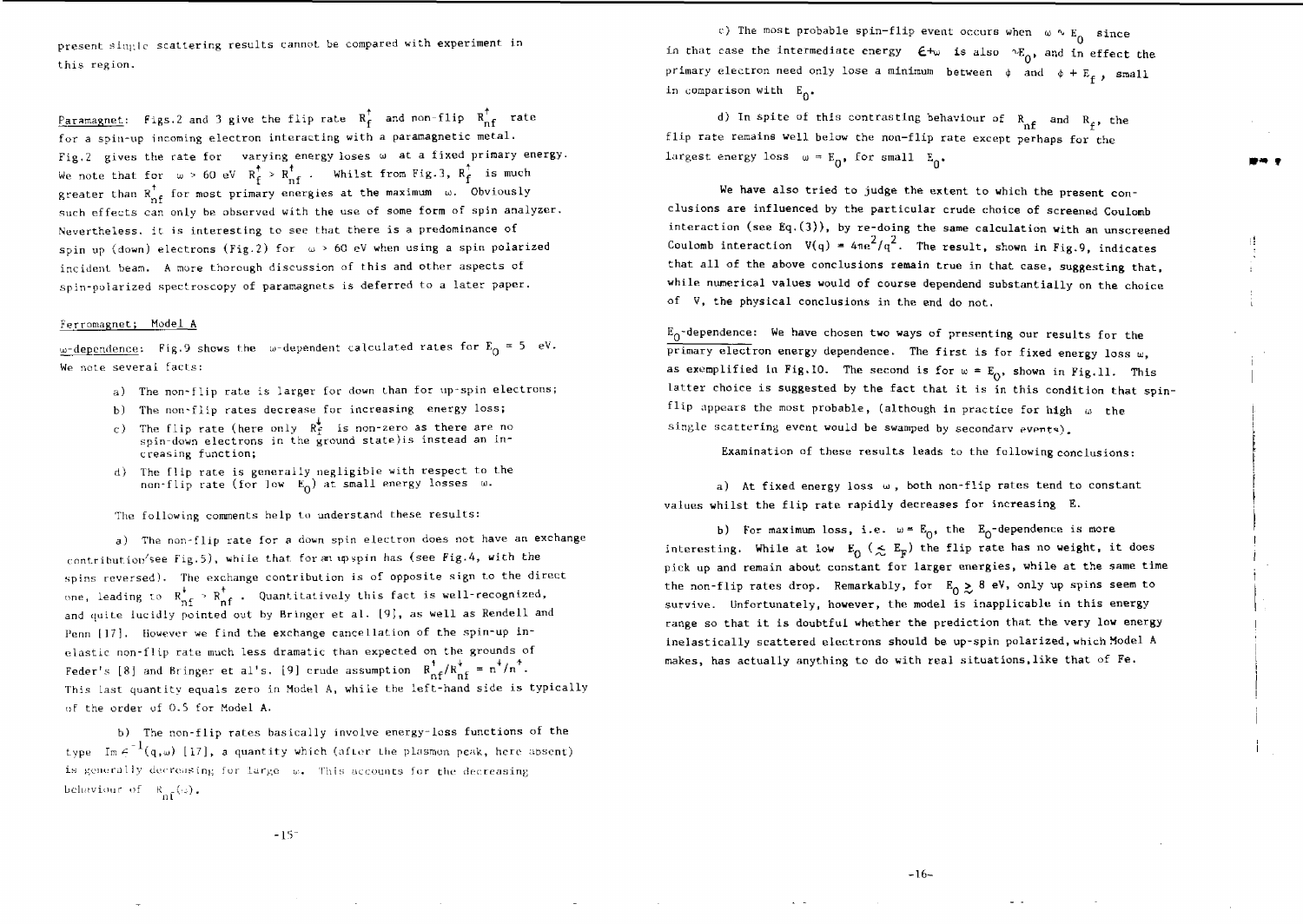Asymmetry parameters; Lastly, we consider the asymmetry parameters  $A_{in}$  and  $A_{out}$ , defined previously. Fig.12 shows the behaviour obtained from the rates of Fig.11, for Model A. The predicted low-energy asymmetries are large, in the order of  $40\%$  and larger. Interestingly enough, the are large, in the order of 400 and larger. Interestingly enough, in  $\frac{1}{2}$  is the finite state of  $\frac{1}{2}$  is found to stay negative state  $\frac{1}{2}$ since the inelastic rate is larger for spin-down electrons. This is to be contrasted with the asymmetry for an incoming unpolarized beam,  $A_{\text{out}}$ , which contrasted with the asymmetry for an incoming unpolarized beam,  $\frac{1}{2}$  which  $\frac{1}{2}$ changes sign from negative to positive, as  $E_0$  infraction from 1 ev. to 5 eV. Thus an outgoing beam of nearly-zero energy inelastic electrons ( $\omega \sim E_0$ )<br>should switch from initially up-spin-polarized to down-spin-polarized, when should switch from initially up-spin-polarized to down-spin-polarized, when  $E_0$  is increased. This behaviour Is to be attributed to the sharp onset of spin-flip transitions as shown in Fig.11.

# Model B

 $\omega$ -depedynce: The four transition rates for Model B are displayed in Fig.13. The following features are evident:

- a) The qualitative behaviour is similar to that already found for Model A, in particular the flip amplitudes show a monotonic increase with energy loss  $\omega$ ;
- b) Of the two flip rates,  $R_f^+$  is larger than  $R_f^+$  (in Model A  $R_{\epsilon}^{\uparrow}$  was zero);
- c) The non-flip amplitudes exhibit three qualitatively different regimes; an increase up to  $w \sim E_{\rm F}$  followed by a drop and finally by a further increase between  $\sim$  60 eV and  $E_{0}$ ;
- d) The down and up-spin non-flip rates are very close to one another. At low  $\omega' \in \mathbb{F}_0/2$   $\mathbb{R}^+_{\mathbf{n}\mathbf{f}} > \mathbb{R}^+_{\mathbf{n}\mathbf{f}}$  and at  $\omega > \mathbb{E}_0/2$ the reverse is found. However, the total rate  $R_{\text{nf}}^+ + R_{\text{f}}^+$ is always found to be larger than  $R_{\text{nf}}^{\uparrow} + R_{\text{f}}^{\uparrow}$  for an incoming polarized beam.

While for point a) the same comments apply as for Model A, the remaining findings require some extra commentsr

- b) The spin flip inelastic rate is larger for down-spin electrons, because it involves exciting an up electron, and there are more of those;
- c) The low-energy peak of  $R_{nf}$  can be ascribed to exhaustion of the f-sum rule in the energy range between  $E_{\rm F}$  and  $\omega_{\rm p}$ . Of course, proper inclusion of dynamical screening effects would have produced a better-looking plasmon peak, but the essence is the same. As for the nature of the increase near  $w = E_{\Omega}$ , we notice that it is due to one of the four separate diagrams that contribute to  $R_{\text{nf}}$ . As explained in Sec.III

these four terms are  $R_{\tt nf1}^{},\ R_{\tt nf2}^{},\ R_{\tt nf3}^{}$  and  $R_{\tt nf4}^{}$  (se The process  $R_{n+1}$  is the one that increases with  $\omega$  and becomes dominant near  $\omega = E_{\Omega}$ . It should be stressed again, however, that this part of the spectrum is not to be taken seriously, because the processes that generate secondary electron cascades (i.e. a more realistic model) have not been included in the calculation,

d) The change of sign of  $R_{nf}^{\dagger}$  -  $R_{nf}^{\dagger}$  from negative to positive as the primary energy is increased can be understood by splitting the non-flip rates into its four contributions as shown in Fig.14. Of those,  $R_{n+1}^+ + R_{n+2}^+ - 2R_{n+4}^+$  is always larger than the corresponding term for spin-down electron. This is intuitively clear from the simple fact that  $n^+ > n^+$ . However, for the process  $R_{n+3}^+$  the opposite is true, and since this term rapidly increases with increasing u, this leads to a reversal of behaviour for  $\omega > E_0/2$ .

 $E_0$ -dependence: Fig.15 shows the primary energy dependence of the loss rates for a fixed energy loss  $\omega = 60$  eV. Examination of the results leads to the following comments:

- a) For a fixed energy loss  $\omega$ , the spin-flip rate  $R_p$  is roughly comparable to the non-flip rate near  $\omega = E_0$  and it drops as  $E_0$ increases;
- b) The separate terms contributing to total non-flip rate are plotted in Fig.16.  $R_{\rm nfl}$  and  $R_{\rm nfl}$  drop slowly whereas  $R_{\rm nfl}$ and (~2R<sub>nfA</sub>) drop quite quickly with increasing E<sub>O</sub>. At low energies the  $R_{n+1}$  and  $(-2R_{n+1})$  terms are dominant and at higher energies  $R_{nfl}$  and  $R_{nfl2}$  become dominant;
- c) The spin-flip rate  $R_f^*$  for a spin-down electron is always larger than that for a spin-up electron at all energies;
- d) For low energies,  $(60 < E_0 \le 80 \text{ eV})$ , the non-flip rate  $R_{\text{nf}}^{\uparrow}$  is larger than  $R_{n,f}^+$  and the situation becomes reversed at higher energies. However, the difference between non-flip and flip rates for spin-up and spin-down, respectively, are compatible to each other so that rate  $R^*$  is found to be larger than  $R^{\uparrow}$  at all energies for an incoming polarized beam.

Fig.17 illustrates the behaviour expected when varying the primary electron energy, and measuring  $\omega = E_0$ . As with Model A, the flip and nonflip rates rapidly approach one another for large  $E_0$ . We stress again that this behaviour will probably be impossible to observe, due to the presence of secondaries.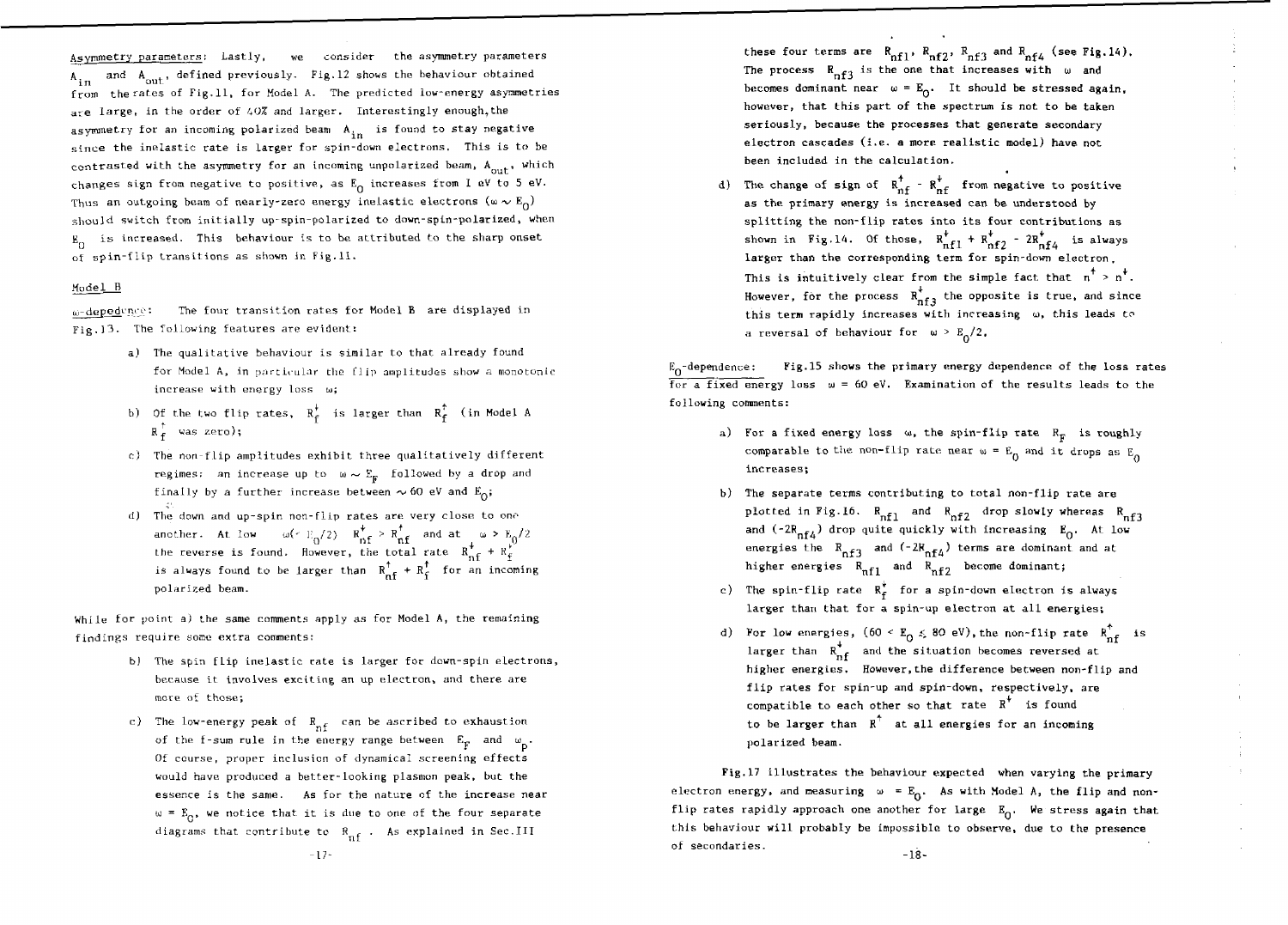Asymmetry parameters; Figs.18 and 19 show the behaviour of the asymmetry parameters for Mode? B. These parameters are extracted from the rates of Figs.13 and 15, respectively. A third asymmetry parameter  $A_{nf}$  is introduced; A " = (R , - R C)/(R , + R ,) , which appears to be more nf ``nf ^nf''`\*nf `^nf appropriate for the purpose of making contact with the calculation of Eendell and Penn [17], who do not consider explicitly spin-flip processes. The predicted low-energy loss asymmetry parameters are rather small (as compared to those in Model A) of the order of  $\&$ . Here again, the asymmetry for incoming polarized beam  $A_{in}$  is found to stay negative as in Model A. Apart from the scaling factor the behaviour of all quantities in Model B of Fig.18 are roughly similar to those of Model A in Fig.12 and therefore similar comments apply.

Fig.19 requires some extra comments. The asymmetry for an incoming unpolarized beam,  $A_{\text{out}}$ , changes sign from positive to negative, as  $E_0$ increases from 60 eV to 200 eV for a fixed energy loss  $\omega = 60$  eV. Thus an outgoing beam suffering fixed energy loss should switch from initially uppolarized to down-polarized, when  $E_0$  is increased.

We wish also to point out that the present results for Model B qualitatively support the assumption of Bringer et al. [9], that  $\lambda^{\dagger}/\lambda^{\dagger} = R^{\dagger}/R^{\dagger} = n^{\dagger}/n^{\dagger}$  where  $\lambda$  represents the mean-free-path which is inversely proportional to the loss rate. However, we find that quantitaively this assumption overestimates the exchange effects. For fixed electron energy  $E_0 = 100$  eV we find that  $R^+/R^+$  is between 1.04 and 1.18 and for fixed energy loss  $\omega = 60$  eV, it lies between 1.08 and 1.12, the assumed value of  $n^{\dagger}/n^{\dagger}$  for  $\Delta = 1.5$  eV, is 1.22. Therefore the effects of exchange are weaker than supposed by Bringer et al. [9]. On the other hand,our results demonstrate that proper inclusion of spin-flip exchange processes is able to reverse Rendell and Penn's [17] original conclusion that the inelastic mean free path  $\mathbb{E}_{\alpha}$  (in for example Fe), is shorter for the spins than for down spins. Our own work [6] based on the general approach presented here shows that in fact the opposite is true in agreement with experimental findings [3,4].

#### ACKNOWLEDGMENTS

Two of the authors (C.J.B and S.Y.) would like to thank Professor Abdus Saiam, the International Atomic Enegy Agency and UNESCO for hospitality at the International Centre for Theoretical Physics. Trieste. One of the authors (C.J.B.) gratefully acknowledges the Royal Society (London) for an overseas fellowship.

## APPENDIX

The integrals derived in the text contain one of the theta-delta (65) products given in Table Al. These products define the regions of  $w,q$  and k space where the integrals have a non-zero value. The table gives the 86-product {or each integral considered and the corresponding figure which determines the  $|\mathbf{k}|$  and  $|\mathbf{q}|$  limits on the integrals. Fig. Al gives the Stoner continuum. For all integrals there are essentially three integrands, these are given in Table A2. We begin by considering the following generalized integral:

$$
\int d^{3}q \int d^{2}k \frac{\theta(\frac{1}{2} + \frac{1}{2}) - S_{1}) \theta(S_{2} - \frac{1}{2} + 1)}{\beta kq^{2} ((\frac{p}{2} - \frac{1}{2} - \frac{1}{2})^{2} + \beta_{fe}^{2})^{2}}
$$
  
 
$$
\times \delta \left\{ \mu_{\frac{p}{2}q} - \frac{\int \omega_{\frac{p}{2}q}}{\beta q} \right\} S \left\{ \mu_{\frac{p}{2}q} - \frac{\int \omega_{\frac{p}{2}q}}{\frac{1}{2} + \beta_{e}} \right\}
$$
 (1)

where

$$
\mu_{\underline{a}} \underline{b} = \hat{a} \cdot \hat{b} = G \cdot \theta_{ab}
$$

2  $-2$   $-2$ From Table Al,  $f_{\omega,\Delta,q}$  may have the following forms:  $\omega$ -6- $\frac{3}{2}$ ,  $\omega$ +6- $\frac{3}{2}$ ,  $\omega$ - $\frac{3}{2}$  and  $B_{\omega\Delta q}: \omega\cdot \Delta + \frac{q^2}{2}, \omega\cdot \Delta + \frac{q^2}{2}$  and  $\omega + \frac{q^2}{2}$ . The  $\theta$  functions require that the magnitude of the vector  $q+k$  be greater than the radius  $S_1$  of a sphere and similarly for the vector  $k$  to have its magnitude less than  $S_2$ . Expanding the denominator we have:

$$
((p-q-k)^2 + q_{fe}^2)^{-2}
$$
  
=  $(p^2+q^2+k^2-2pq_{\mu}p_{q}^2)^{-2}p^{2}k\mu_{pe}^{+2}q^{2}k\mu_{qk}^{+}q_{fe}^{2})^{-2}$ 

in order to utilize the delta functions we write  $\mu_{\text{pk}}$  as follows:

 $-19$   $-20$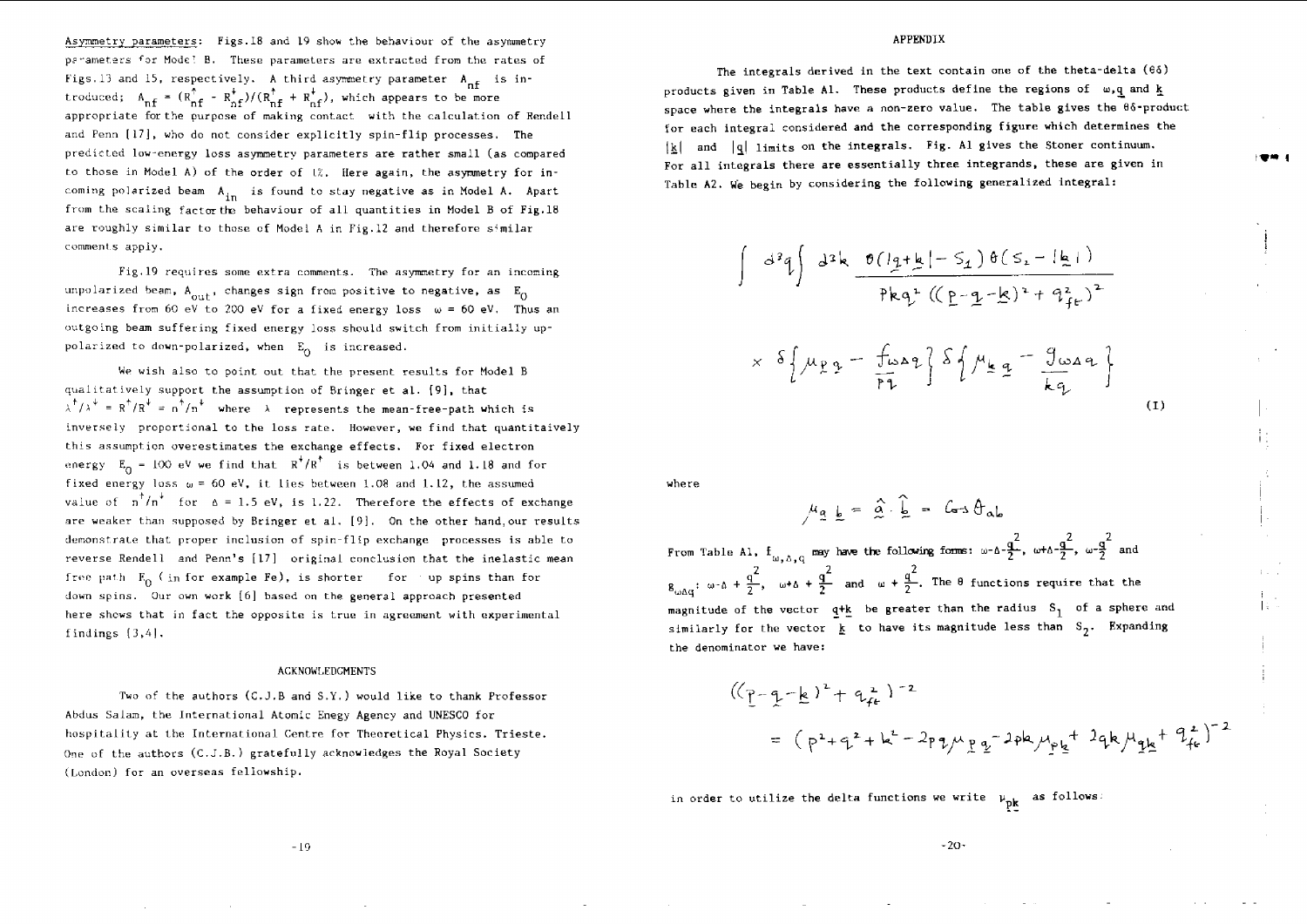$$
\mu_{\frac{p}{2}} = \mu_{\frac{p}{2}} \mu_{\frac{p}{2}} \mu_{\frac{p}{2}} + (1 - \mu_{\frac{p}{2}}^2)^{\frac{1}{2}} (1 - \mu_{\frac{p}{2}}^2)^{\frac{1}{2}} \cos \Phi_{(II)}
$$

where  $\phi$  is given in Fig. A6 and is the angle between the planes containing  $(q, k)$  and  $(p, q)$  measured perpendicular to q. With the above choice of angles the 6-dimensional integral becomes,

$$
\int d^2q \int d^3k \longrightarrow 2\pi \int_{q_m}^{q_x} q^2 dq \int_{-1}^{1} dq_m \int_{-1}^{k_x} k^2 dk \int_{-1}^{1} d\mu_{q_k} \int_{0}^{k_x} d\underline{F}
$$

The limits  $q_v, q_w, k_v$  and  $k_m$  are determined by geometrical analysis of the  $\theta$  and  $\delta$ -functions [13]. For a given integral a definite region in  $\mathbf{q},\omega$ space is def ined by the 65-products. These regions are given in Figs. Al to A5. Carrying out the  $\phi$ ,  $\mu_{\bf qk}$  and  $\mu_{\bf pk}$  integrations gives:

$$
\frac{4x^2}{P} \int_{q_m}^{q_x} d\varphi \int_{km}^{k_x} \frac{k C}{(C^2 - D)^{3/2}}
$$
 (III)

with

$$
C = p^{2} + q^{2} + k^{2} - 2 \int_{\omega_{Aq}} + 2 g \int_{\omega_{Aq}} - \frac{2}{q^{2}} \int_{\omega_{Aq}} g_{\omega_{Aq}} + q^{2}_{fe}
$$
  

$$
D = 4 p^{2} k^{2} \left\{ 1 - \frac{f_{\omega_{Aq}}^{2}}{(pq)^{2}} \right\} \left\{ 1 - \frac{g^{2}}{(kq)^{2}} \right\}
$$
 (IV)

k-inf egration is now straightforward and yields

$$
\frac{4\pi^2}{\overline{P}}\int_{q_m}^{q_x} \left\{\frac{(a_{\kappa}-\mu)k+\mu\kappa-2\nu}{(4\nu-\mu^2)(k^2+\mu k+\nu)}l'_z\right\}_{k_m}^{k_x}
$$

(V)

with

$$
\mu = [2\kappa - \beta]
$$
\n
$$
\mathcal{V} = [\kappa^{2} + \gamma]
$$
\n
$$
\alpha = c - k^{2}
$$
\n
$$
\beta = D / \left\{ k^{2} - \frac{g_{\omega\Delta q}}{q^{2}} \right\}
$$
\n
$$
\gamma = \beta g_{\omega\Delta q}^{2} / q^{2}
$$
\n(vi)

finally **the** q-integral is done **numerically** by **gaussian quadrature.**

**For** the **integral**

$$
\int d^{3}q \int d^{3}k \frac{\theta(\left[q+\frac{1}{2}\right]-\zeta_{1})\theta(\zeta_{2}-|\zeta|)}{p k q^{2} (q^{2}+q^{2}_{f}\omega)(\zeta_{2}-\zeta_{2})^{2}+q^{2}_{f}\omega})
$$
  
 
$$
\times \left\{\mu_{pq} - \frac{f}{p q} \omega_{q} \right\} \left\{\mu_{kq} - \frac{f}{q} \omega_{q} \right\}
$$
  
(vii)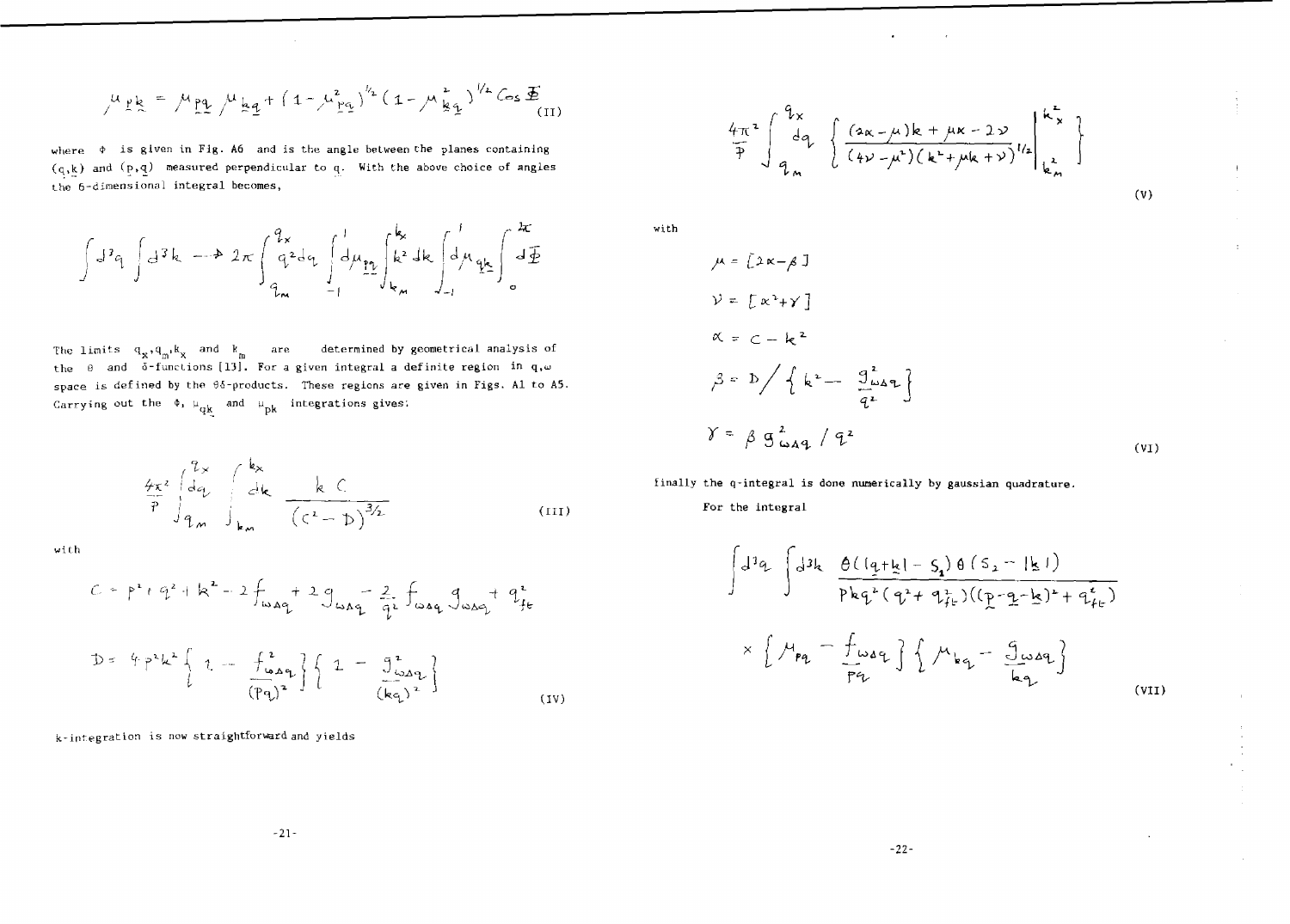$$
\frac{4x}{P} \int_{q_m}^{q_x} \left\{ \frac{1}{(q^2 + q_{\mu}^2)} \int_{k_m}^{k_x} \frac{k \, \, \text{d}k}{(c^2 - D)^{1/2}} \right\} \qquad \text{(VIII)}
$$

with C and D defined above. Completing the k-integration we are left with

$$
\frac{4\pi^{2}}{P}\int_{q_{m}}^{q_{x}}\frac{1}{(q^{2}+q_{f_{C}}^{2})}\int_{0}^{\frac{1}{2}(\frac{1}{k_{m}}+\mu k_{m}^{2}+y)^{1/2}+2k_{m}^{2}+\mu k_{m}^{2})}d\sqrt{\frac{2(k_{m}^{2}+\mu k_{m}^{2}+y)^{1/2}+2k_{m}^{2}+\mu}{2(k_{m}^{2}+\mu k_{m}^{2}+y)^{1/2}+2k_{m}^{2}+\mu k_{m}^{2}}}
$$

with  $y$  and  $y$  as above. As before the q-integral is done numerically by gaussian quadrature.

#### REFERENCES

- l) Kirschner, J. , "Polarized electrons at surfaces", Springer Tracts in Modern Physics, Vol.106 (Springer-Verlag, Heidelberg 1985).
- *?)* Feder, R., in Polarized Electrons in Surface Physics, Ed. R. Feder (World Scientific Publishing Co., Singapore, 1985), p.125; Siegmann, H.C., Meier, E., Erbudak, M. and Landolt, M., Adv. Electron Electron Phys.  $62, 1$  (1984).
- $\}$ ) liopster, H., Raue, R. and Clauberg, R., Phys. Rev. Lett.  $\frac{53}{23}$ , 695 (1984).

**1!**

**(I**

**- 3 1 -•.** *ay.*

≝∡ 博士 士

េទី ខ្

**1**

**•ft**

*n*

ÍE: ≑ 'nз

- 4) Kirschner, J., Rebenstorff, D. and Ibach, H., Phys. Rev. Lett. 53, 698 (1984)<mark>.</mark>
- <sup>5</sup>) Yin, S. and Tosatti, E., IUTP, Trieste, preprint IC/81/129.
- 6) Glazer, J. and Tosatti, K., Solid State Commun.  $52$ , 905 (1984).
- 7) Campaena, H., Meier, F. , Pierce , D.T., Sattler, K. and Siegmann, H.C. , in Handbook of Surfaces and Interfaces, Ed. L. Dobrzynski (Garland STPM Press, New York, 1978), Vol.I.
- fi) Feder, R. , Golid State Commun. 31 , 821 (1979)-
- 9) Bringer, A., Campagna, M., Feder, R., Gudat, W., Kisker, E. and Kahlman, K. , Thys. Rev. Lett. *h2\_,* 1705 (1979).
- ]()) F'roitzheira, *H.* /'electro n energy loss spectroscopy" in Electron Spectroscopy for Surface Analysis, Topics in Current Physics, Ed. H. Ibach (Springer Verlag, Heidelberg, 1977), Vol.4.
- IJ) Ilelman, J.S. and Baltensperger, W., Phys. Rev. B22, 1300 (1980).
- ]:J Siegmann, H.C., Pierce, D.T. and Celotta, R.J., Phys. Rev. Lett. 46, 1\*52 (1981).
- 13) Fetter, A.L. and Walecka, J.D., Quantum Theory of Many Particle Systems (McGraw Hill, New York 1971); Pines, D., The Many-Body Problem, a Lecture Note and Reprint Volume (Benjamin, Hew York 1962).
- 14) Callaway, J. and Wang, C.S., Phys. Rev. B16, 2095 (1977).
- 15) Colavita , E., De Crescenzi, M., Papagno, L., Scarmozzino, R., Caputi, L.S., Rosei, R. and Tosatti, E., Phys. Rev. B25, 2490 (1982).
- 16) Sickafus, E.N., Phys. Rev. B16, 1448 (1977).
- 17) Hendcll, R.W. and Penn, D.R. , Phys. Rev. Lett. *h5\_,* 2057 (1980).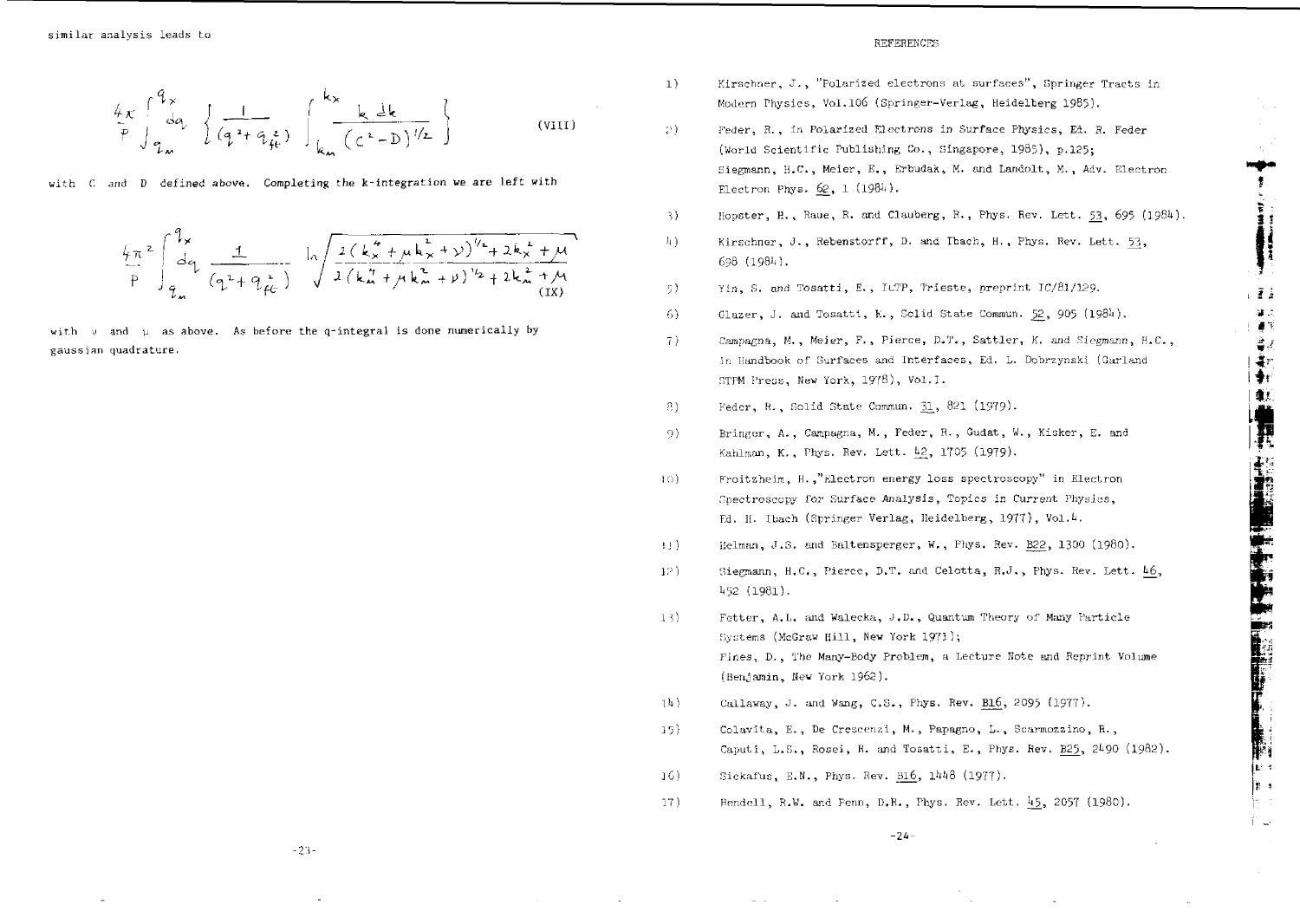TABLE A2

à,  $\pm$ 

 $\mathcal{L}$ 

 $\epsilon$ 

 $\alpha$ 

| Integral                                                                         | Contained in           |
|----------------------------------------------------------------------------------|------------------------|
| \n $((\underline{p-q-k})^2 + \bar{q}_{ft}^2)^{-2}$ \n                            | \n $(6,8,14,19,21,$ \n |
| \n $(q^2 + \bar{q}_{ft}^2)^{-1}((\underline{p-q-k})^2 + \bar{q}_{ft}^2)^{-1}$ \n | \n $(9,25,$ \n         |
| \n $(q^2 + \bar{q}_{ft}^2)^{-2}$ \n                                              | \n $(7,17,22,23,$ \n   |
| \n $(27,28)$ \n                                                                  |                        |

$$
\begin{array}{cccc}\n\text{Eq: number} \\
\text{of integral} & \text{figure number}\n\end{array}
$$

$$
\theta(|q+k| - \sqrt{1-2\Delta})\theta(1-k)\delta(\omega-\Delta) - \frac{q^2}{2} - \frac{1}{2} \cdot q) \delta(\omega-\Delta) + \frac{q^2}{2} - p \cdot q)
$$
\n
$$
\theta(|q+k| - 1)\theta(\sqrt{1-2\Delta} - k)\delta(\omega+\Delta) - \frac{q^2}{2} - \frac{1}{2} \cdot q) \delta(\omega+\Delta) + \frac{q^2}{2} - p \cdot q)
$$
\n
$$
\theta(|q+k| - \sqrt{1-2\Delta})\theta(\sqrt{1-2\Delta} - k)\delta(\omega) - \frac{q^2}{2} - \frac{1}{2} \cdot q) \delta(\omega) + \frac{q^2}{2} - p \cdot q
$$
\n
$$
\left(22, 24\right)
$$
\n
$$
\left(25, 27\right)
$$
\nA3

 $\lambda$  contains  $\mathbf{r}$  as

 $0$ <sup>6</sup>-product

$$
\theta(\frac{q+k}{-1}\theta(1-k)\delta(\omega-\frac{q}{2})-\frac{kq}{2}\delta(\omega+\frac{q}{2}-\frac{p}{2}\cdot q))
$$
\n
$$
\theta(K(q+k)+\delta)\theta(1-k)\delta(\omega-\delta+\frac{q}{2}-\frac{p}{2}\cdot q)\delta(\omega-\delta-\frac{q}{2}-\frac{q}{2}\cdot k)
$$
\n
$$
\theta(K(q+k)+\delta)\theta(1-k)\delta(\omega-\delta+\frac{q}{2}-\frac{p}{2}\cdot q)\delta(\omega-\delta-\frac{q}{2}-\frac{q}{2}\cdot k)
$$
\n
$$
\text{A5}
$$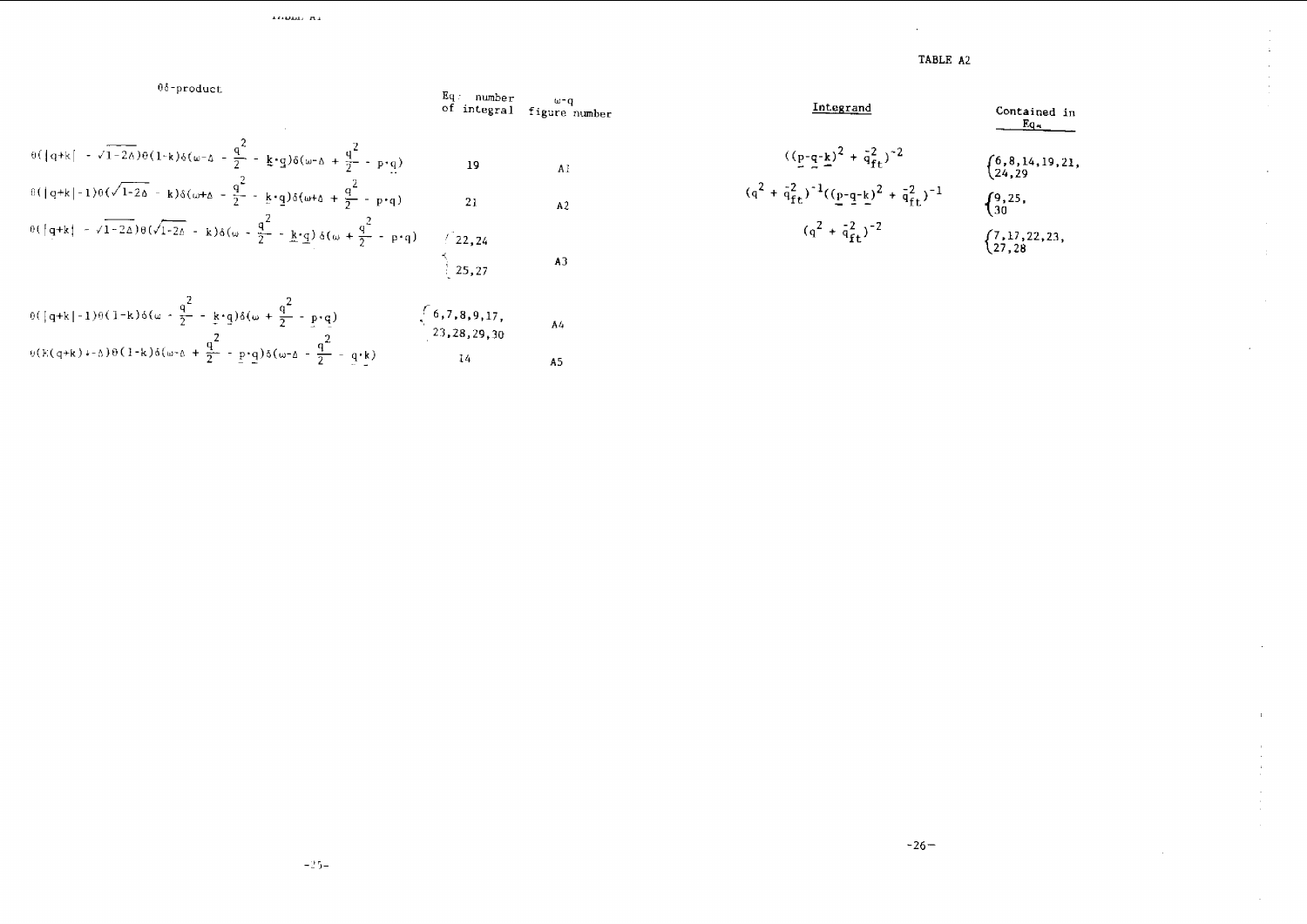#### FIGURE CAPTIONS

- Fig.  $1$  a) A possible spin-flip process for an incoming spin-down electron in a paramagnetic metal. Here the circled cross  $\delta$  indicates the detection process,
	- b) A Feynman diagram representing the spin-flip process.
- Fig. 2 Comparison of  $R_f^*(E_0,\omega)$  and  $R_{nf}^*(E_0,\omega)$  for a paramagnetic metal at fixed primary energy  $E_0 = 100$  eV and varying energy loss  $\omega$ . Values of R are units of  $\frac{1}{2}$   $\frac{1}{2}$   $\frac{1}{2}$  and  $E_p = 11.1$  eV,  $\Delta = 0$ ,  $\phi = 4.3$  eV,  $\mathbf{q}_{\mathbf{w}\cdot\mathbf{p}}/\mathbf{p}_{\mathbf{p}}^{\dagger}$  = 1.1887. Note that for a paramagnetic metal  $R_{f(nf)}^* = R_{f(nf)}^+$ .
- Fig. 3 Comparison of  $R_f^*(E_0,\omega)$  and  $R_{\text{nf}}^*(E_0,\omega)$  for a paramagnetic metal, calculated at  $\omega = \mathbb{E}_0$ , as a function of kinetic energy  $\mathbb{E}_0$  above the vacuum level. Other parameters as in Fig. 2.
- Fig. 4 Possible non-flip processes and the corresponding Feynman diagrams for an incoming spin-down electron in a paramagnetic metal. The circled crosses ® indicate the detection processes and Lhc dashed line the vacuum level. Note that the pairs of diagrams (b) and  $(b^+)$ , and  $(e)$  and  $(f)$  contribute equally to their respective processes.
- Fig. 5 (a) and (b): The **spin-flip** process and (c) and (d): non-flip process for an incoming electron with spin antiparallel to the majority spin electrons in Model A.
- Fig. 6 (a) and (b): The spin-flip process for an incoming electron with spin anti-parallel to the majority spin electrons and (c) and (d): the spin-flip process for an incoming electron with spin parallel to the majority spin electrons in Model B.
- Fig. 7 The non-flip processes that are possible for an incoming electron with spin antiparallel to the majority spin electrons in Model B.
- Fig. 8 The non-flip processes that are possible for an incoming electron with spin parallel to the majority spin electrons in Model B.
- Fig. 9 Comparison of  $R_f^*(E_0,\omega)$ ,  $R_{nf}^*(E_0,\omega)$  and  $R_{nf}^*(E_0,\omega)$  for Model A; with a statically screened potential (solid line) and an unscreened potential (dashed line), calculated at a fixed primary energy  $E_n = 5$  eV, as a function of energy loss  $\omega, E_f = 1.0$  eV,  $\Delta = 2.0 \text{ eV}, \phi = 4.3 \text{ eV}, \ q_{\text{E}}/p_{\epsilon}^{\dagger} = 0.924.$
- Fig. 10 Comparison of  $R_f^r(E_0,\omega)$ ,  $R_{nf}^r(E_0,\omega)$  and  $R_{nf}^r(E_0,\omega)$  for Model A, calculated at fixed energy loss  $w = 4.0$  eV, as a function of **primary energy**  $E_0$  above the vacuum level.  $E_{0,\text{min}}$  denotes the **minimum primary energy required for the observation of energy-loss processes. Other parameters as in Fig. 9.**
- Fig. 11 **As Fig. 10 except u) = Eg.**
- Fig. 12 Comparison of A<sub>out</sub> and A<sub>in</sub> using the data given in Fig. 11.
- $Fig. 13$ 13 Comparison of  $R_c^{*(1)}(E_0,\omega)$  and  $R_c^{*(1)}(E_0,\omega)$  calculated at **E,** \_ " 100 eV for Model B, as a function of energy loss  $E_f = 11.93 \text{ eV}, \Delta = 1.5 \text{ eV}, \phi = 4.3 \text{ eV}, \phi_{\text{E}} = 1.1467.$
- Fig. 14 a) Comparison of the separate contributions to the total non-flip rate  $R_{\perp \varepsilon}^*$  given for Model B in Fig. 13. The curves are related as follows (a) to  $-2R_{\text{nfd}}^{\text{v}}$ , (b) to  $R_{\text{nfd}}^{\text{v}}$ , (c) to  $R_{\text{nfd}}^{\text{v}}$  and (d) to b) As Fig. 14(a) but for  $R_{\alpha}^{\dagger}$ .
- Fig. 15 Comparison of R^ •'(EQ.UJ) and R^^CE Q calculated at w = 60 eV for Model B as a function of primary energy  $E_0$ . Parameters as Fig. 13.
- Fig. 16 **a) Comparison of the separate contributions to the total non-flip** rate  $R_{af}^r$  given for Model B in Fig. 15. The curves are related as follows, (a) to  $-2R_{nfd}$ , (b) to  $R_{nfd}$ , (c) to  $R_{nfd}$ , and (d) to  $R_{nfd}$ . b) As Fig. 16(a) but for  $R_{n}^{\dagger}$ .
- Fig. 17 Comparison of  $R_f^{\chi^+ \gamma}(E_0,\omega)$  and  $R_{n+1}^{\chi^+ \gamma}(E_0,\omega)$  calculated at  $\omega = E_0$ , as a function of primary energy for Model B. Parameters as in Fig. 13.
- fig. 18 The spin asymmetry quantities  $A_{\alpha i t}$   $A_{i,n}$  and  $A_{\alpha f}$  calculated using the data given in Fig. 13 for Model B.

-28-

 $\frac{1}{2}$ 

Fig. 19 As Fig. 18 except data obtained from Fig. 15.

 $-27-$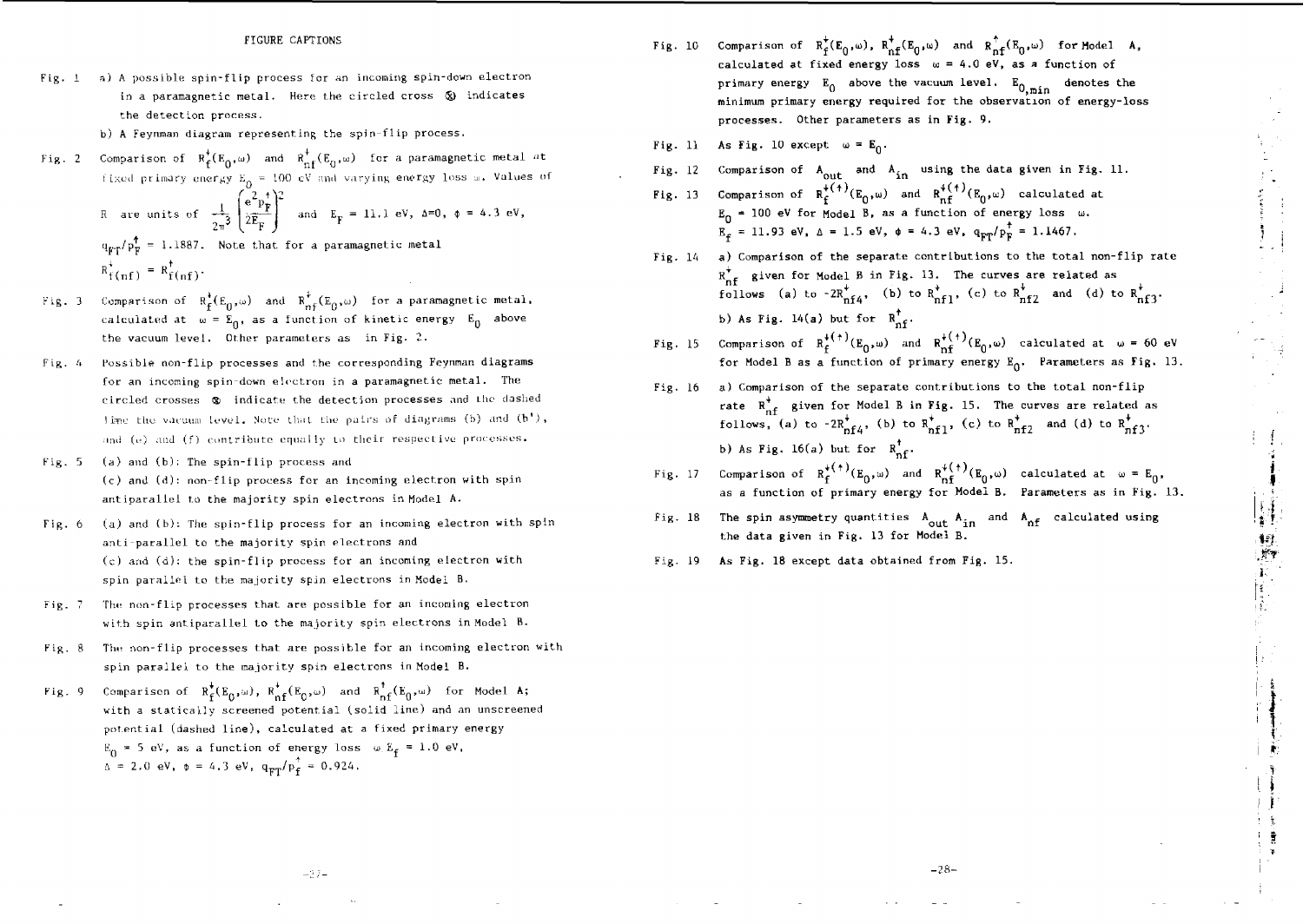Fig. Al The region in  $\omega$ ,q space for which integrals (I) and (VII) are non-zero, when defined by a  $\theta\delta$ -product with the following structure in dimensionless units (see tevt);  $\theta$ (|q+k| -  $\sqrt{1-2\Delta}$ ) $\theta$ (1-k) $\delta(\omega - \Delta - \frac{q^2}{q} - k q)$  $\delta(\omega - \Delta + \frac{q}{q} - k p q)$ .

The curve 
$$
\frac{q}{2}
$$
 are related as follows:  
\n(a)  $\Delta + \frac{q^2}{2} + q$ , (b)  $\Delta + \frac{q^2}{2} - q$ , (c)  $\Delta + q\sqrt{1-2\Delta} - \frac{q^2}{2}$ ,  
\n(d)  $\Delta - q\sqrt{1-2\Delta} - \frac{q^2}{2}$ , (e)  $\Delta - \frac{q^2}{2} - pq$  and (f)  $\Delta - \frac{q^2}{2} + pq$ .

 $E_x$  defines the maximum energy loss and for this case is equal to  $E(p)$  + -  $E_f = \Delta + \frac{p}{2} - \frac{1}{2}$ ,  $q_1 = 1 - \sqrt{1-2\Delta}$  and  $q_2 = 1 + \sqrt{1-2\Delta}$ . The k-limits for integrals (III) and (VIII) depend on the values of q and w. In region  $1 : k = \frac{|\omega - \mu|}{\sigma} - \frac{\mu}{2}$ ,  $k_x = 1$ , in region 2:  $k_m = \sqrt{1-2\omega}$ ,  $k_x = 1$ ; otherwise the integrals are zero.

Fig. A2 The same considerations as for Fig. Al apply with a 66 product of the form:  $\theta$ (|q+k|-l)  $\theta(\sqrt{1-2\Delta}-k)\delta(\omega+\Delta-\frac{4}{7}-k\cdot q)\delta(\omega+\Delta+\frac{4}{7}-p\cdot q)$ (a)  $\frac{q^2}{2}$  +  $\frac{q\sqrt{1-2\Delta}-\Delta}{2}$ , (b)  $\frac{q^2}{2}$  -  $\frac{q\sqrt{1-2\Delta}-\Delta}{2}$ , (c)  $q - \frac{q^2}{2}$  -  $\frac{1}{\Delta}$  and (d)  $pq - \frac{1}{2} - \lambda$ .  $E_x = E(p) + -E_f = \frac{1}{2} - \frac{1}{2}$ ,  $q_1 = 1 - \sqrt{1-2\Delta}$  $q_2 = 1 + \sqrt{1-2\Delta}$ .

> In region 1:  $k_m = \left|\frac{\omega + \Delta}{\alpha} - \frac{q}{2}\right|$ ,  $k_v = \sqrt{1-2\Delta}$ ; In region 2:  $k_{\text{m}} = \sqrt{1-2(\omega+1)} k_{\text{x}} = \sqrt{1-2\Delta}$ , otherwise integrals zero. (Note's rotation of  $\pi$  about the q axis will give the continuation of Fig. Al for  $\omega \leq 0$  for solid curves).

Fig. A3 The same considerations as for Fig. Al with a  $\theta_2^{\text{t}}$ -product of the form  $\theta$ (|q+k| -  $\sqrt{1-2\Delta}$ ) $\theta$ ( $\sqrt{1-2\Delta}$ -k) $\theta$ (w -  $\frac{q^2}{2}$  - k·q){(w+  $\frac{q^2}{2}$ 2 (a)  $\frac{1}{2}$  + q $\sqrt{1-2\Delta}$ , (b)  $\frac{q}{2}$  - q $\sqrt{1-2\Delta}$ , (c) q $\sqrt{1-2\Delta}$  -  $\frac{q}{2}$  and 2 (d) pq -  $\frac{q^{-}}{2}$ ,  $R_y = \Delta + \frac{p^{-}}{2} - \frac{1}{2}$ In region 1:  $k_m = \left|\frac{\omega}{a} - \frac{q}{2}\right|$ ,  $k_v = \sqrt{1-2\Delta}$ ; in region 2:  $: \frac{1}{2} + \frac{1}{2} - \frac{1}{2} =$  $k_v = \sqrt{1-2\Delta}$ ; otherwise integrals are zero.

- $\theta(\frac{q+k}{2})\theta(1-k)\delta(\omega \frac{4}{2} k \cdot q)\delta(\omega + \frac{4}{2} p \cdot q).$ Fig. A4 66-product of the form 2  $a^2$   $a^2$   $a^2$ (a)  $\frac{q}{2} + q$ , (b)  $\frac{q}{2} - q$ , (c)  $q - \frac{q}{2}$ , and (d) pq -  $\frac{q}{2}$  $E_n = E(p)$  + -  $E_f = \frac{p^2}{2} - \frac{1}{2}$   $q_1 = 2$ . In region 1:  $k_m = \frac{w}{q} - \frac{q}{2}$ ,  $k_x = 1$ ; In region 2:  $k_m \le \sqrt{1-2\omega}$   $k_x = 1$ ; otherwise integral zero. Fig. A5  $\theta$  &-product of the form  $A + \frac{q^2}{2} - p \cdot q \} \delta(\omega - \Delta - \frac{q^2}{2} - q \cdot k)$  $\frac{2}{2}$   $\frac{2}{2}$   $\frac{4}{2}$   $\frac{4}{2}$   $\frac{4}{2}$   $\frac{4}{2}$   $\frac{4}{2}$ (a)  $\Delta$  +  $\frac{1}{2}$  + q, (b)  $\Delta$  +  $\frac{1}{2}$  - q, (c)  $\Delta$  -  $\frac{1}{2}$  + pq and (d)  $\Delta - \frac{q^2}{2} \cdot pq$ .  $E_x = E(p) + - E_f = \Delta + \frac{p^2}{2} - \frac{1}{2}$ . In region 1:  $k_m = \left|\frac{w-a}{q} - \frac{q}{2}\right|, k_x = 1$ , otherwise integral zero.
	- Fig. A6 Definition of  $\Phi$  and angles used in the derivation of Eq. (II)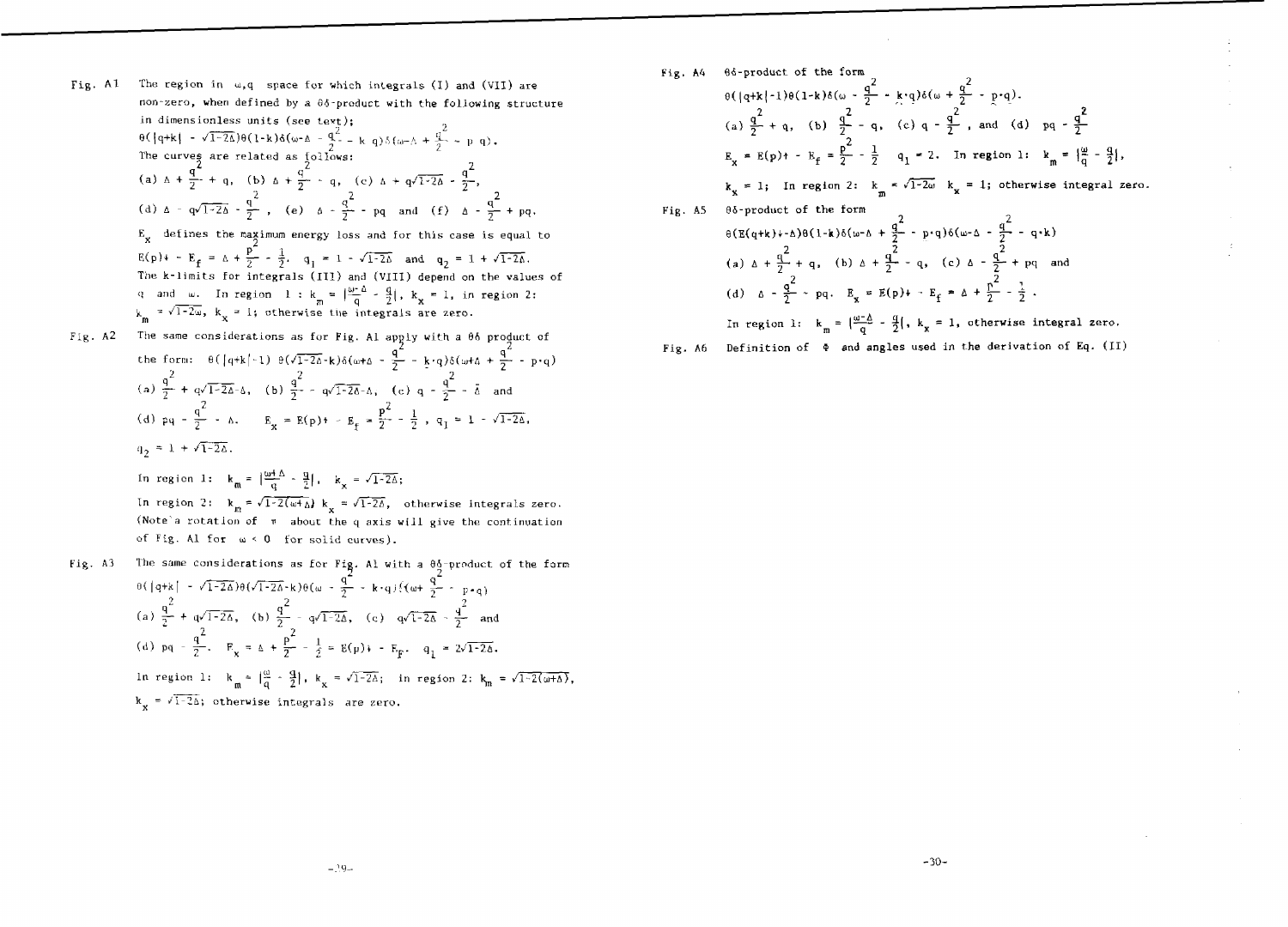







 $\pm 2\Omega$   $\pm$ 

ing an  $\begin{array}{c} \begin{array}{c} \bullet \\ \bullet \end{array} \end{array}$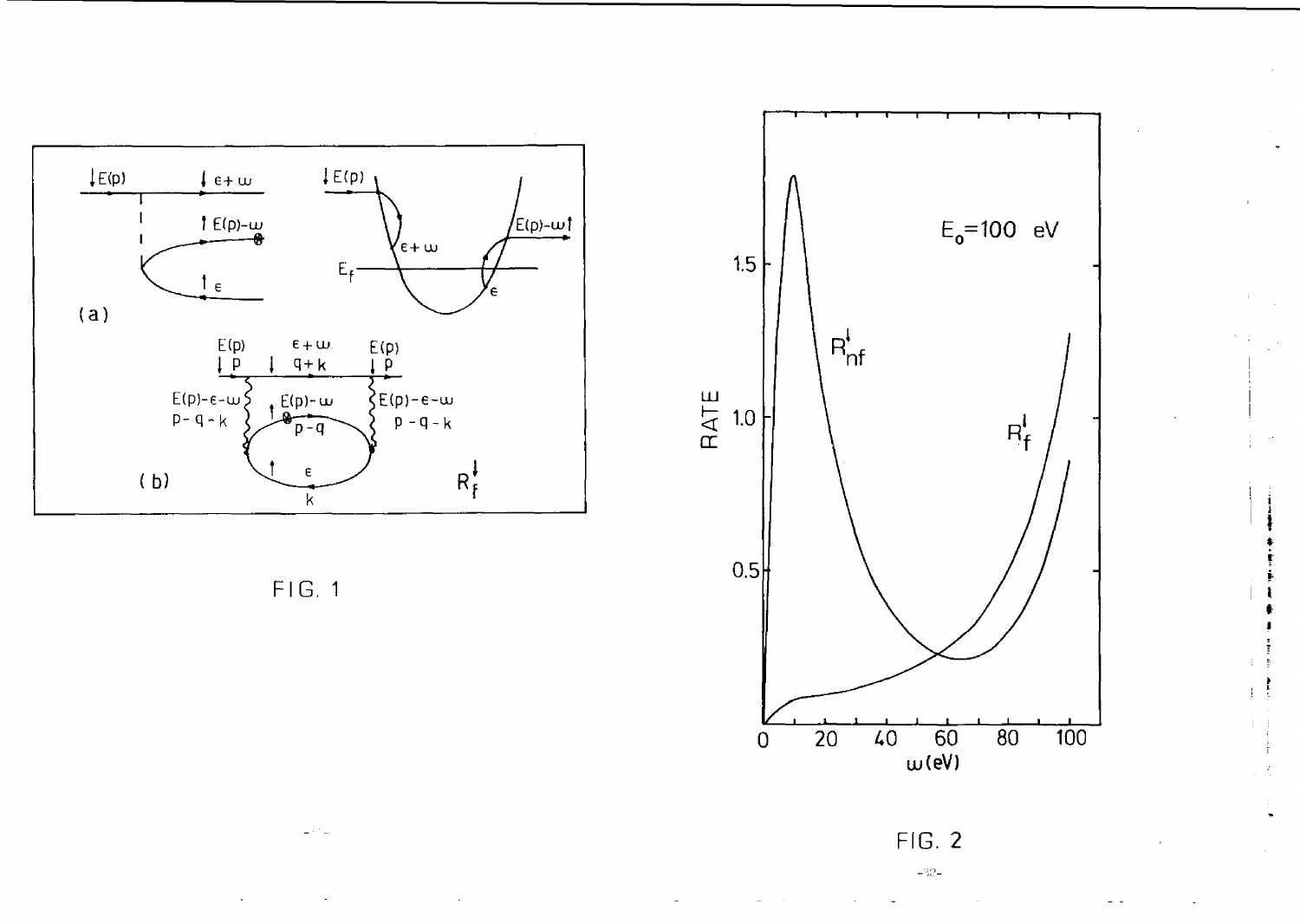



 $\mathcal{A}^{\mathcal{A}}$ 

 $FIG.3$ 

 $\omega \sim 10^{-1}$ 

 $FIG.4$ 

 $-34-$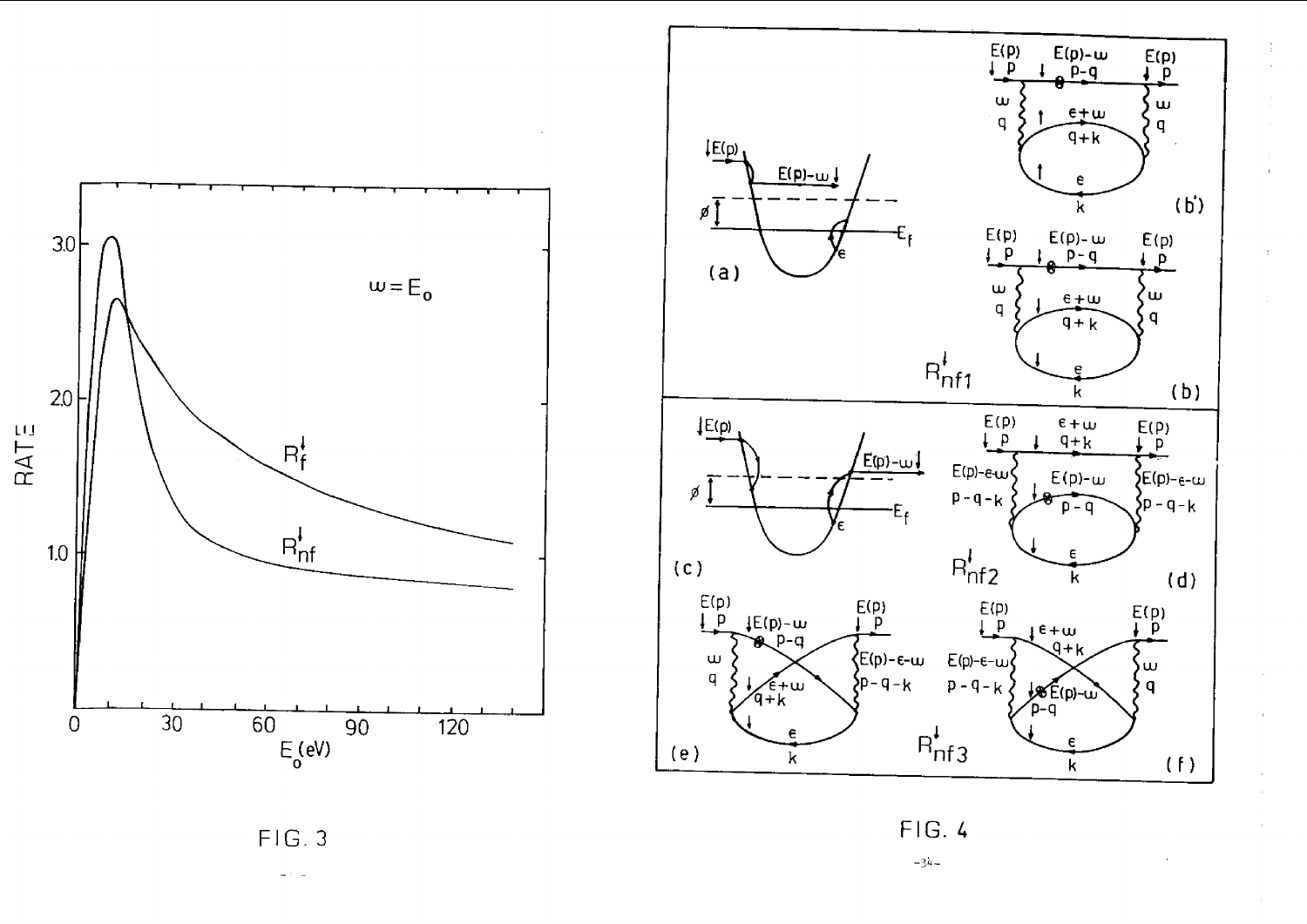





**\* s r r** *i i i***•t**

FIG . 5

 $-\beta^*$   $\pm$ 

 $-36-$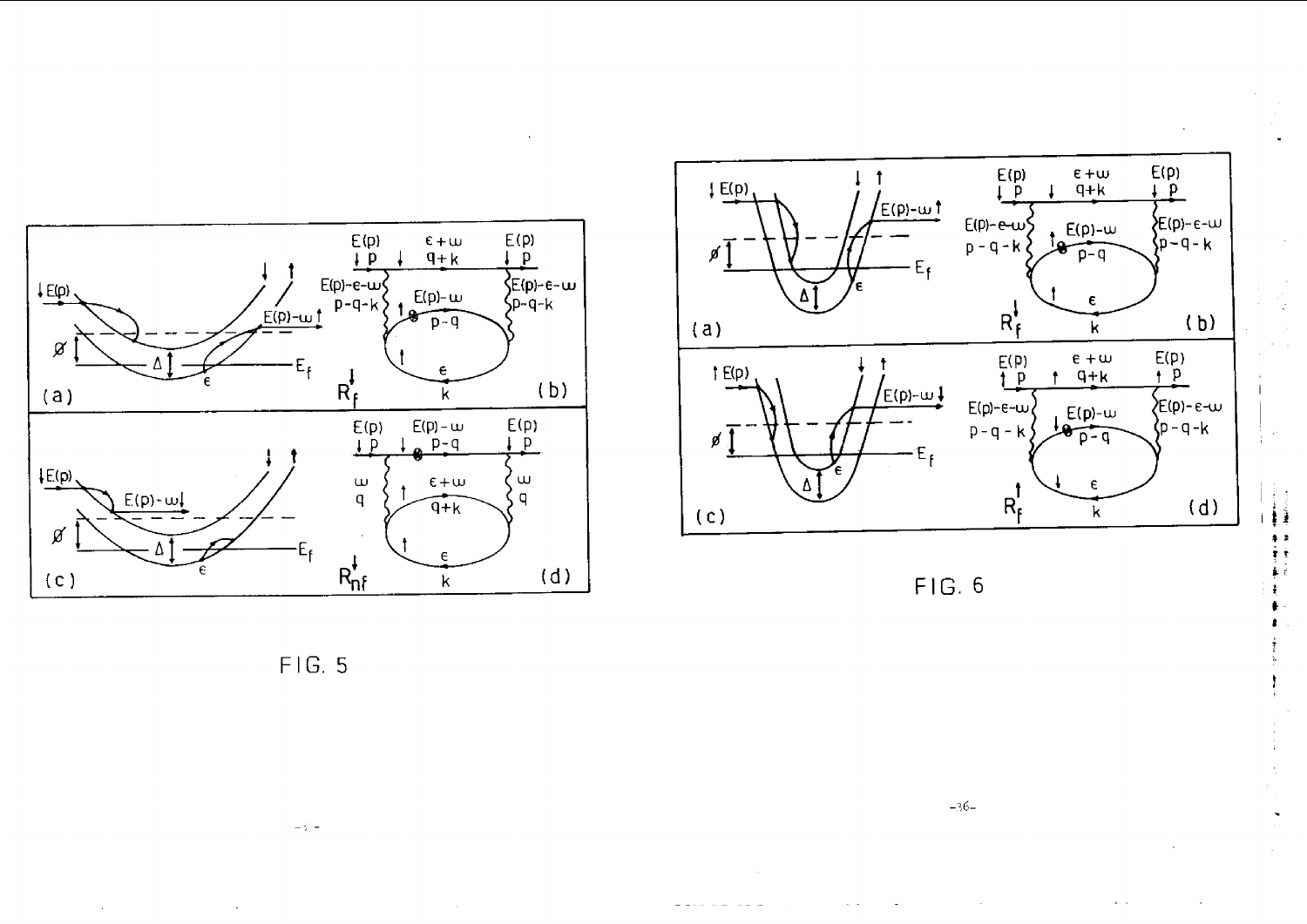



 $\pm$ 

 $\mathcal{A}$ 

FIG. 7

 $\omega^{-1}$  ,  $\omega$ 

FIG. 8

**-Mi-**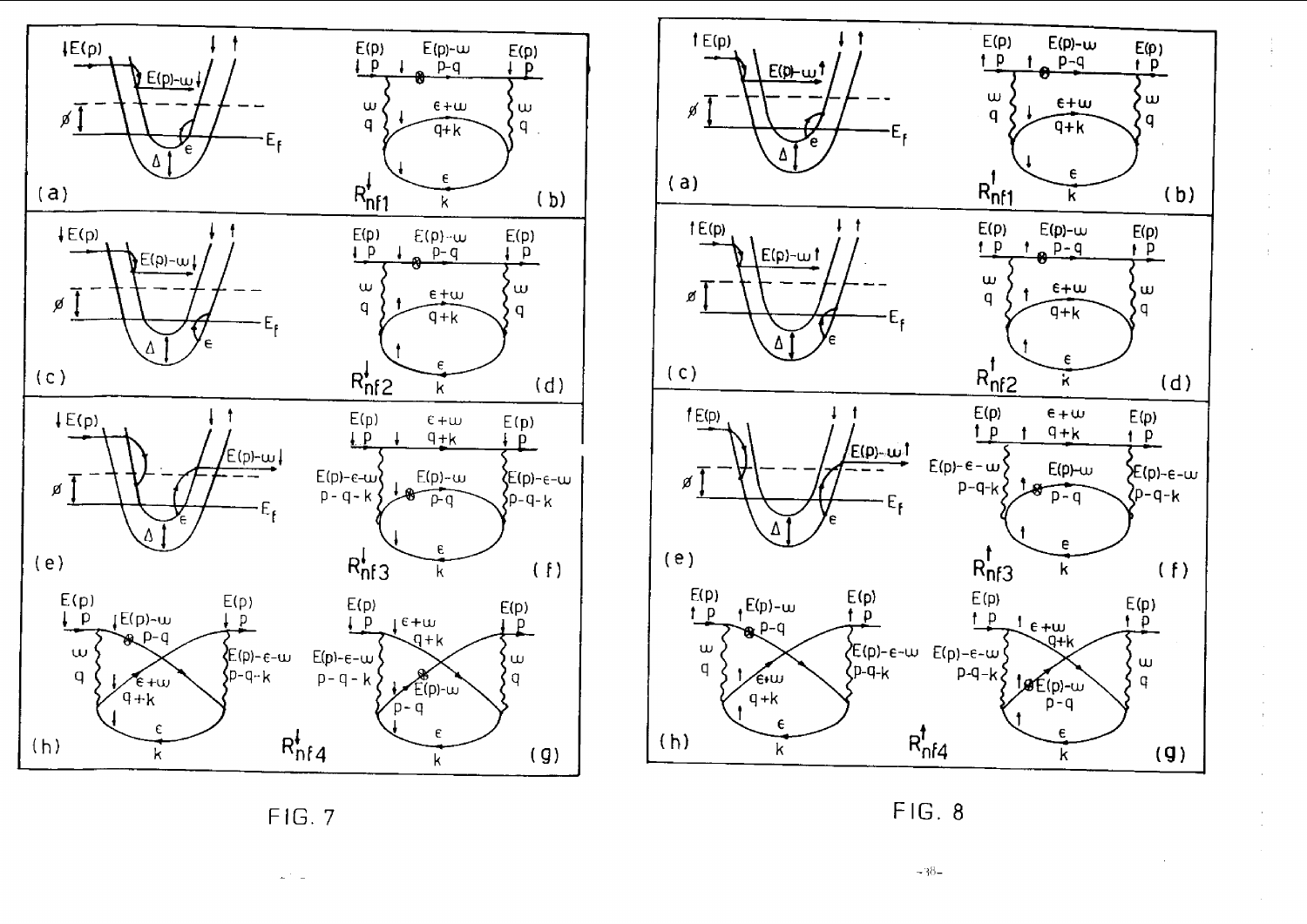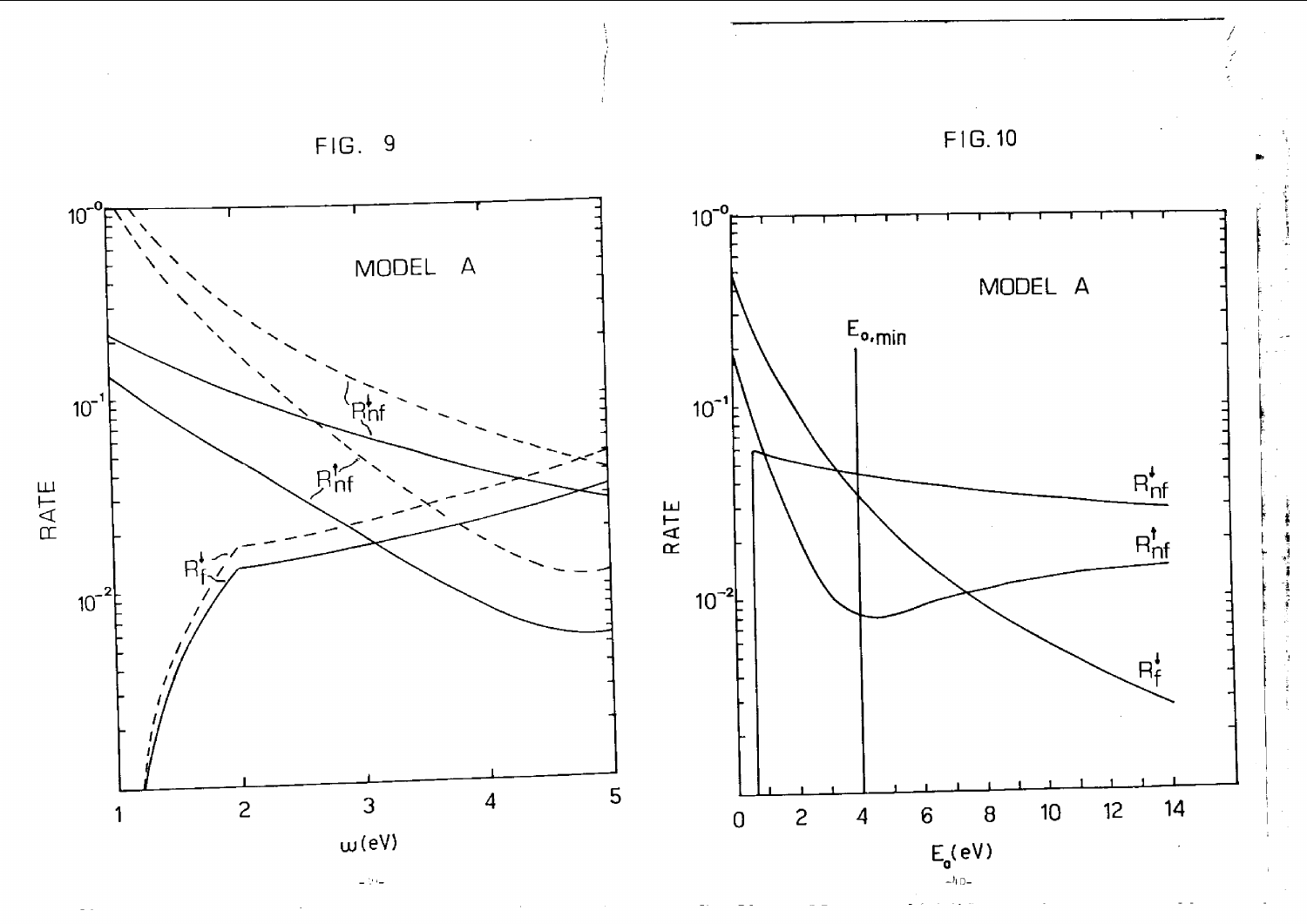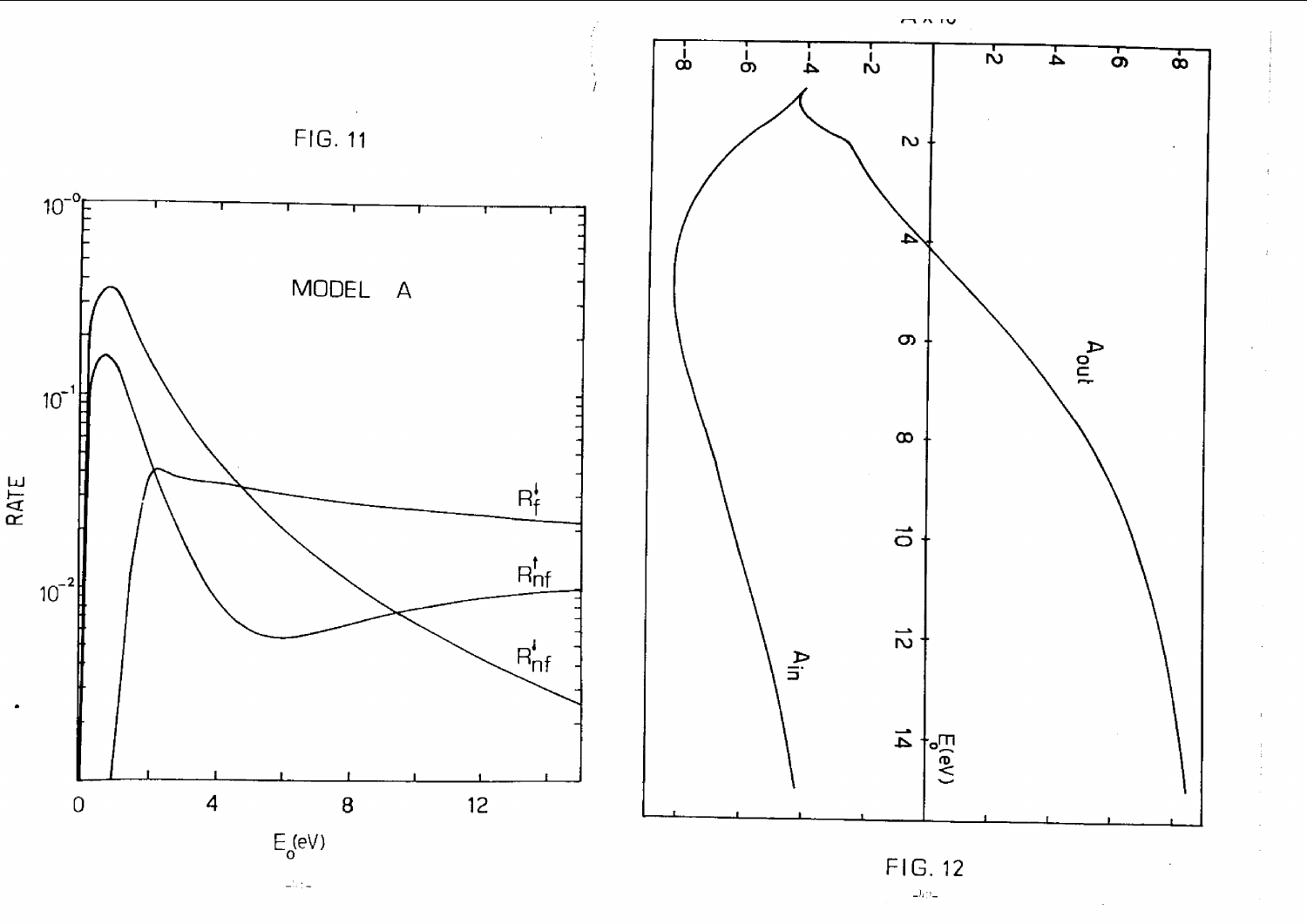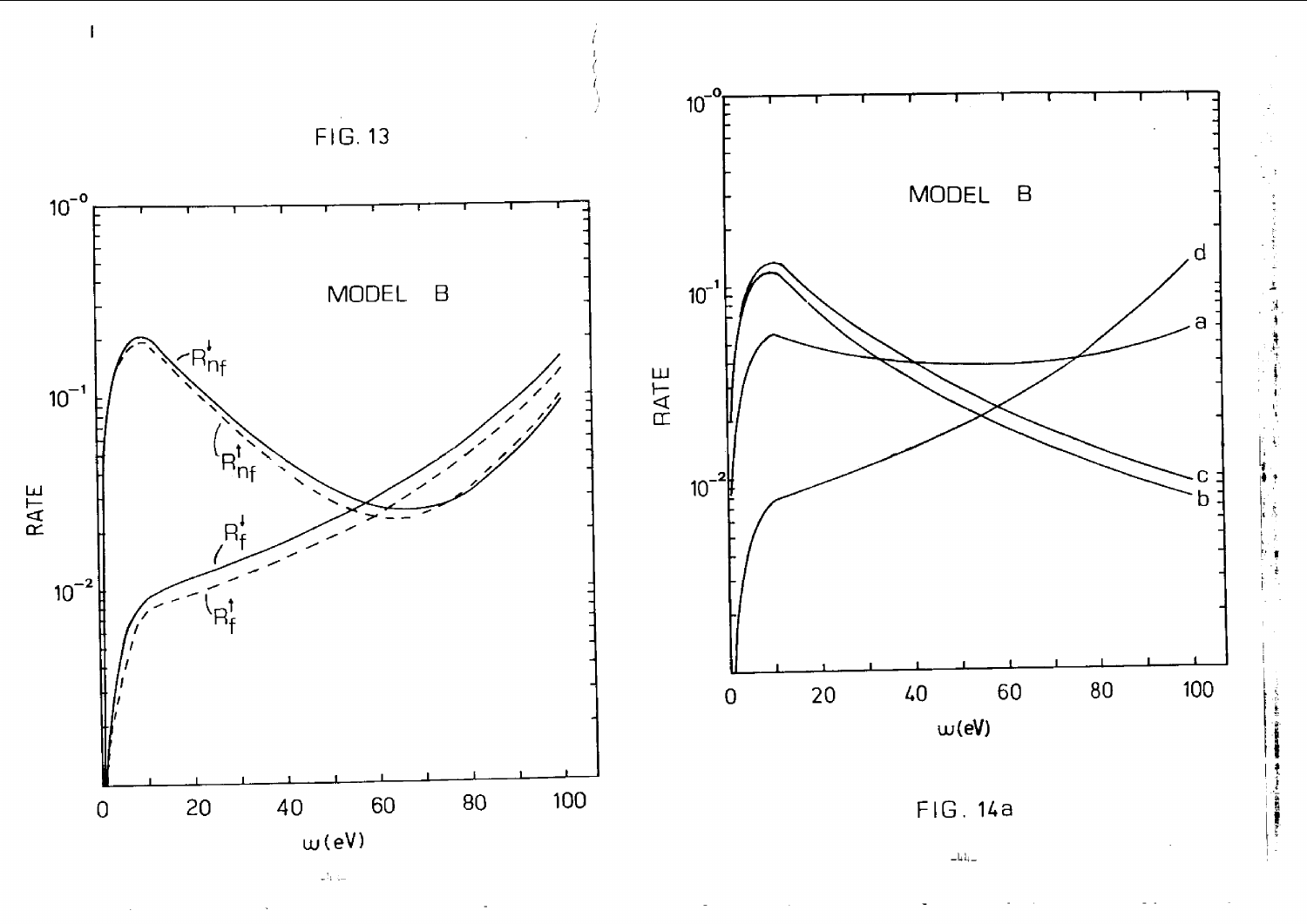

 $\bar{\omega}$  6-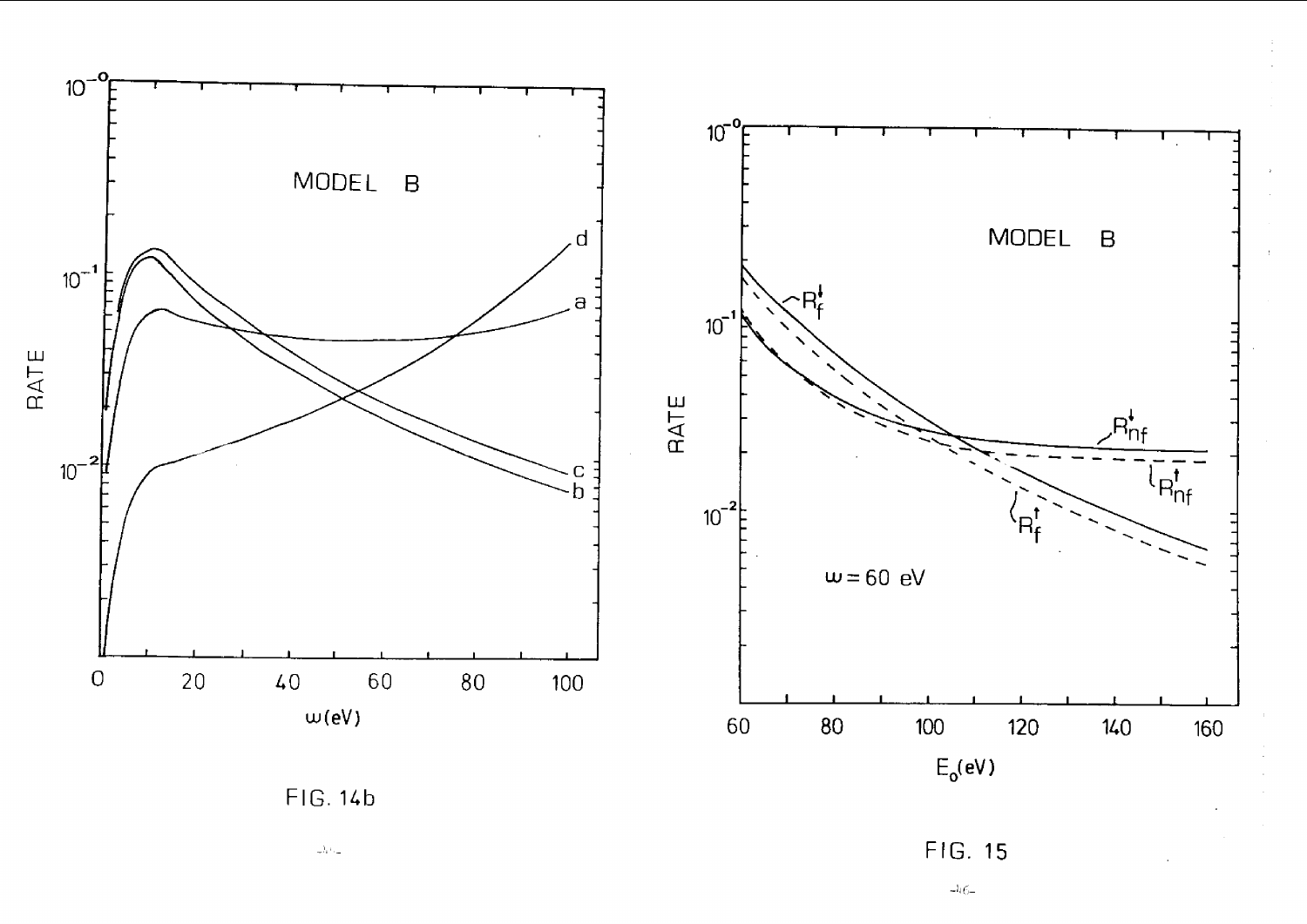

FIG. 16a

 $\omega_{\rm eff}$ 



Ï

्रोण<br>राजी

 $\omega_{\rm c}$  .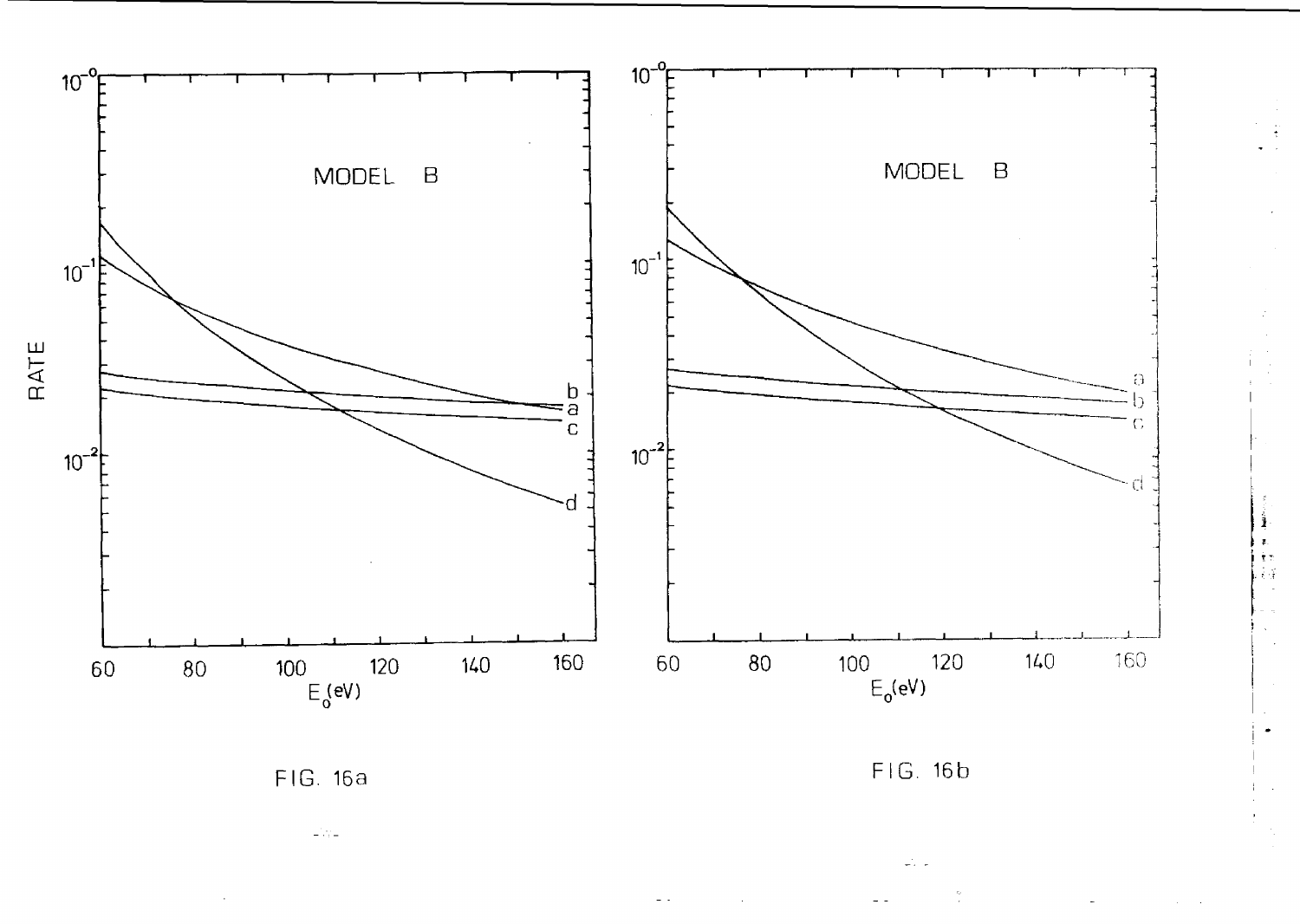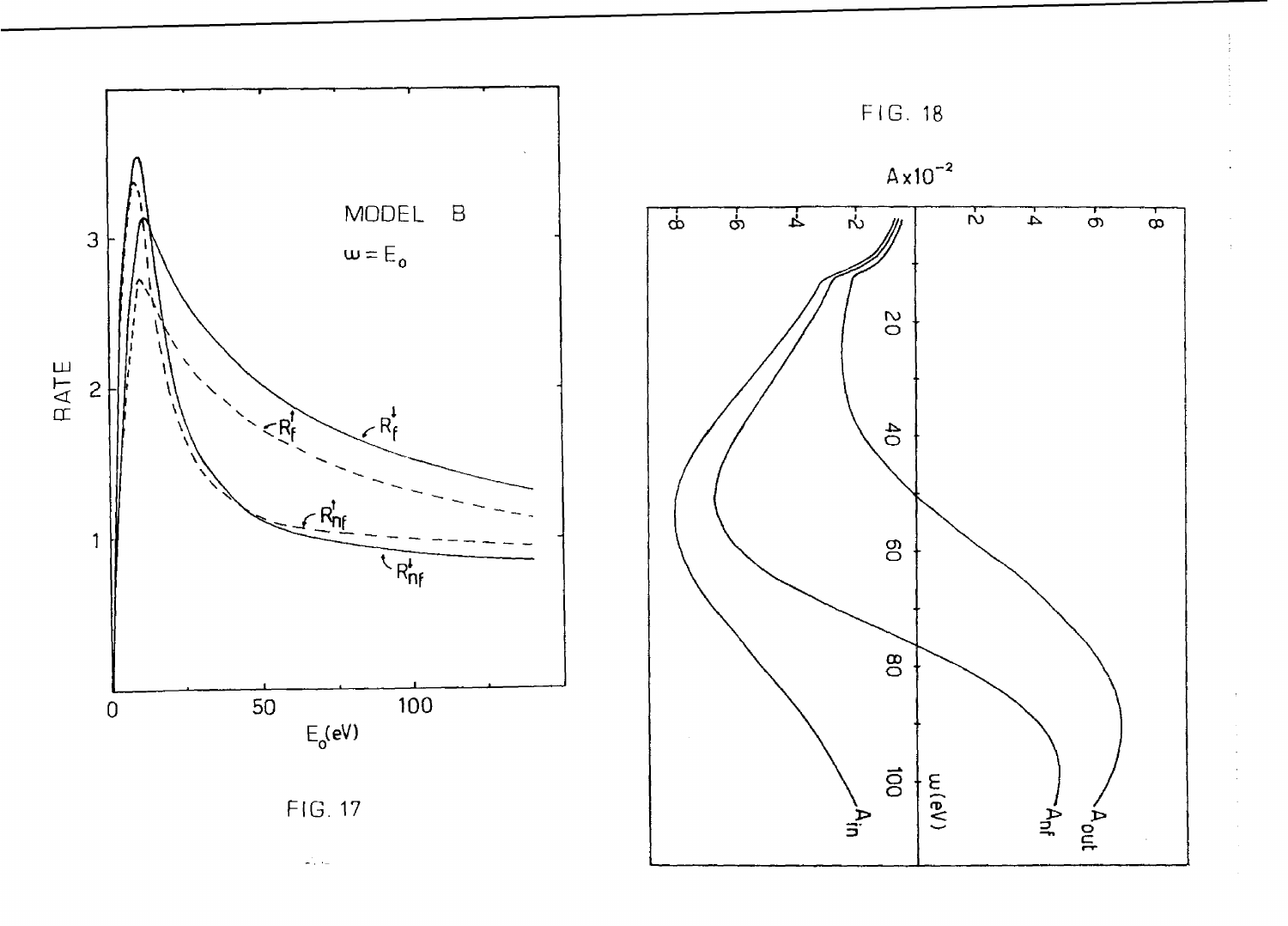FIG. 19

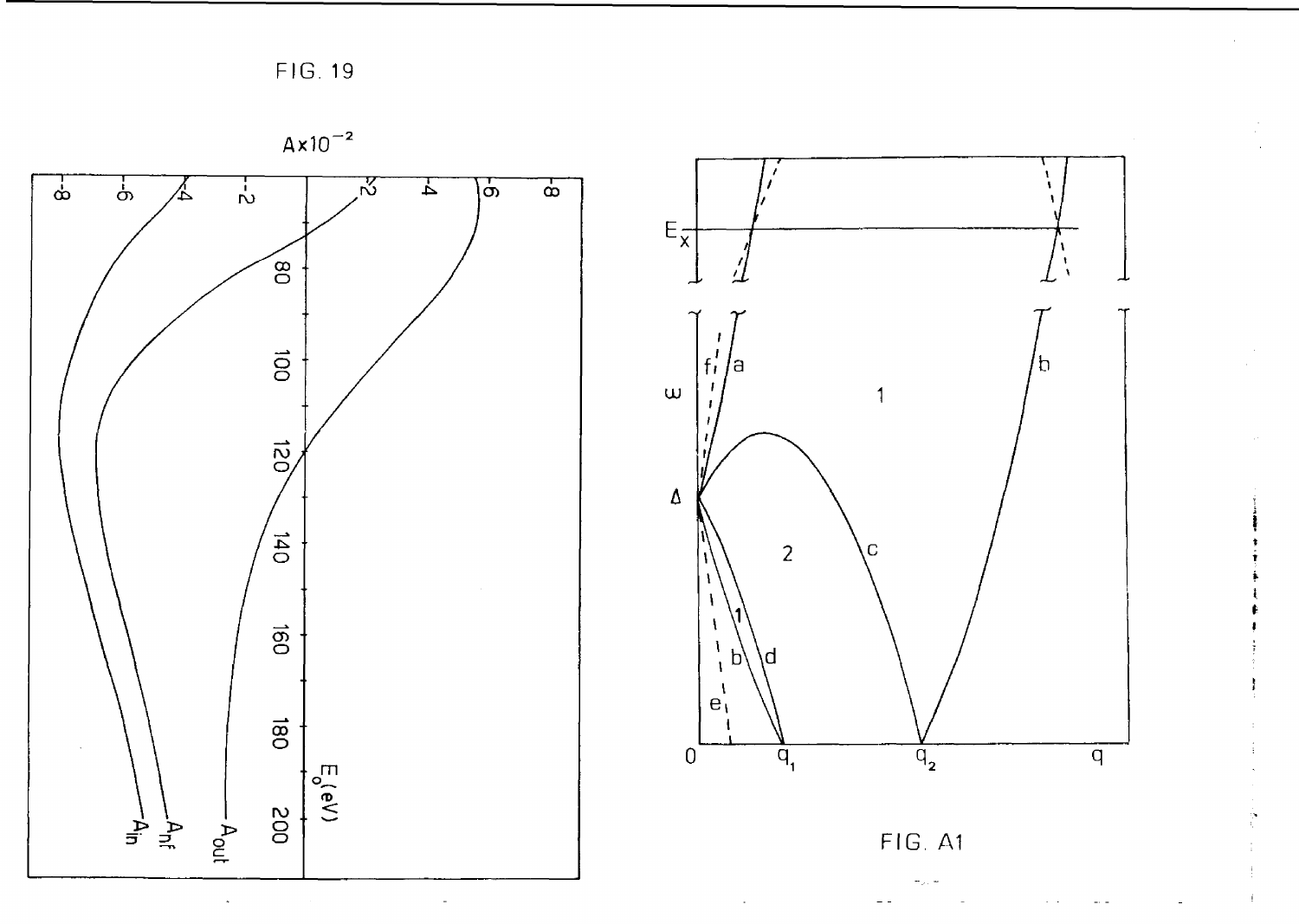



 $\overline{\phantom{a}}$ 

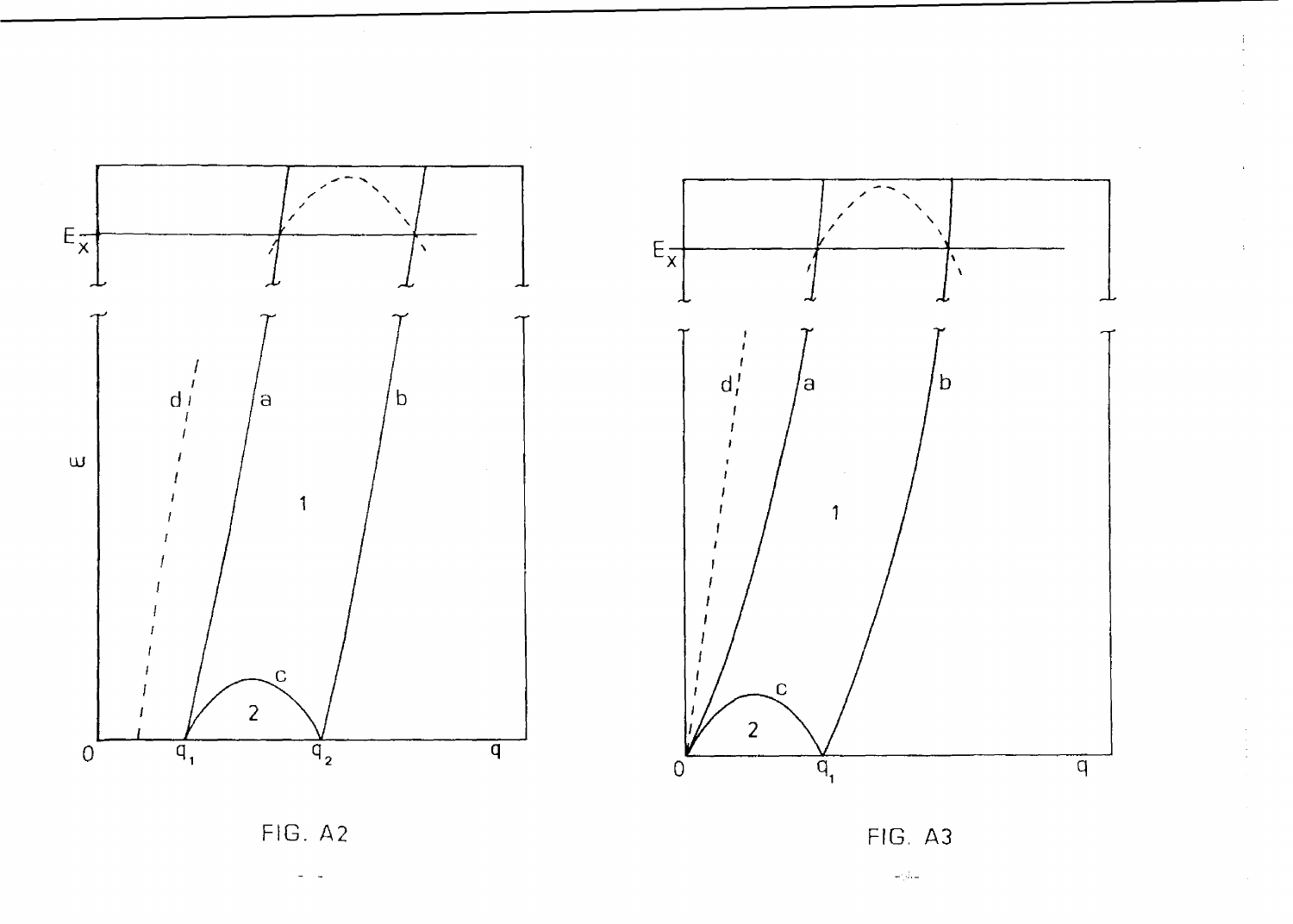

FIG. A4





FIG. A5  $\omega^i{}_i \vec{e}_\perp$ 

 $\hat{\mathbf{r}}$ ŧ

Ť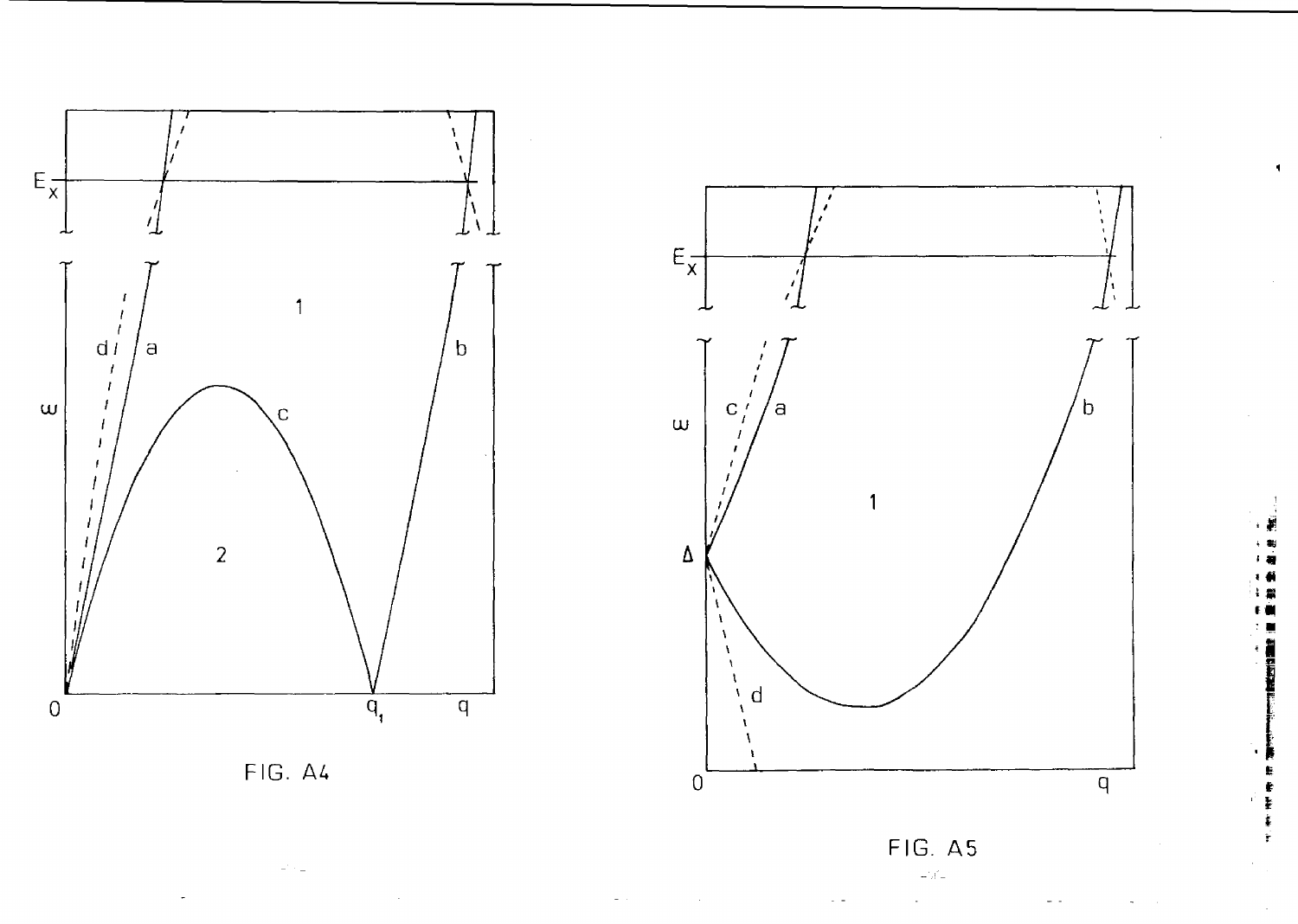

# FIG. A6

÷.  $\sim$ 

 $\bar{\epsilon}$ 

 $\pm$